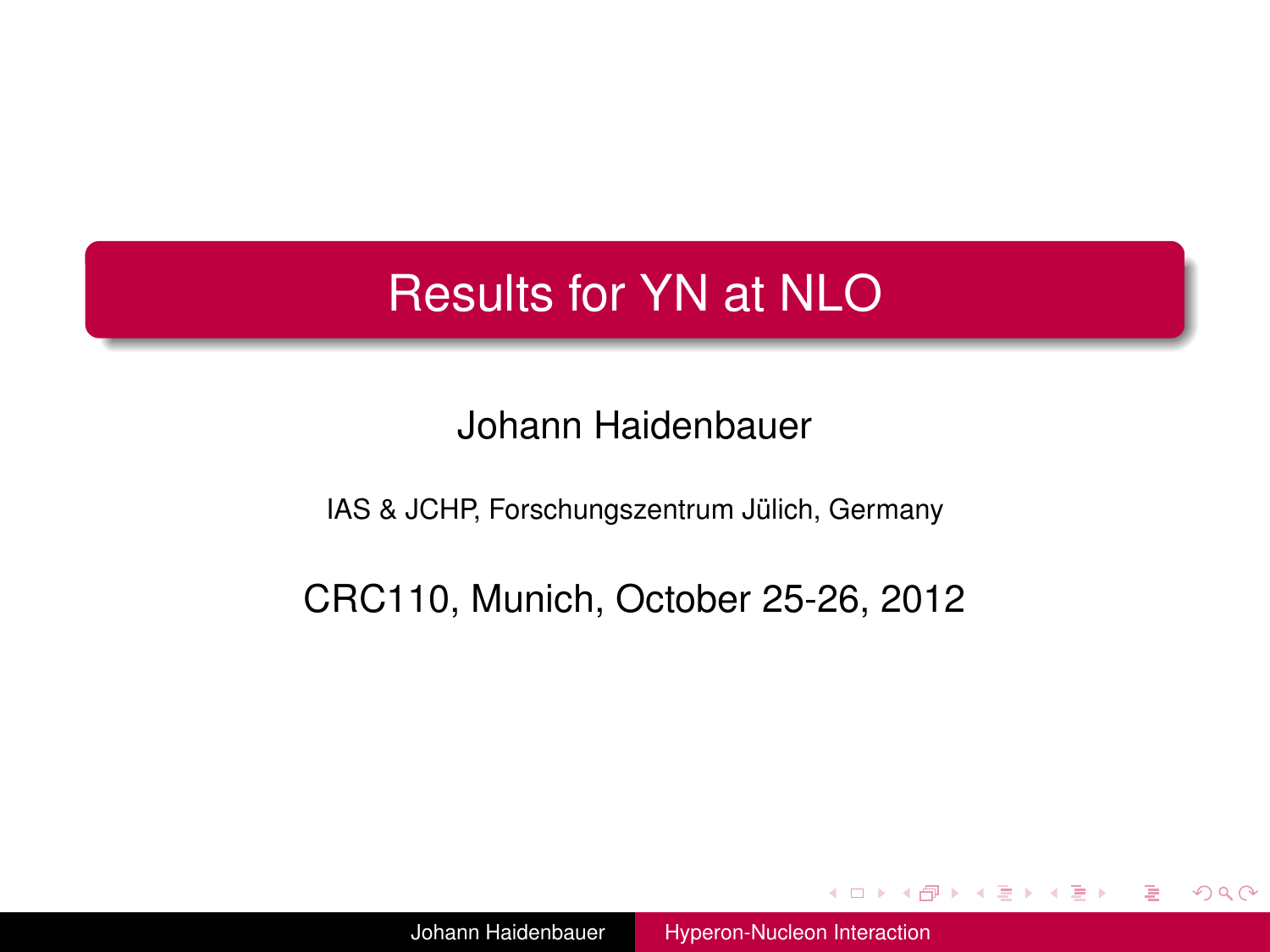

## 2 *YN* [in chiral effective field theory](#page-4-0)



Johann Haidenbauer [Hyperon-Nucleon Interaction](#page-0-0)

4日下

 $\langle \oplus \rangle$  >  $\langle \oplus \rangle$  >  $\langle \oplus \rangle$ 

÷,

 $299$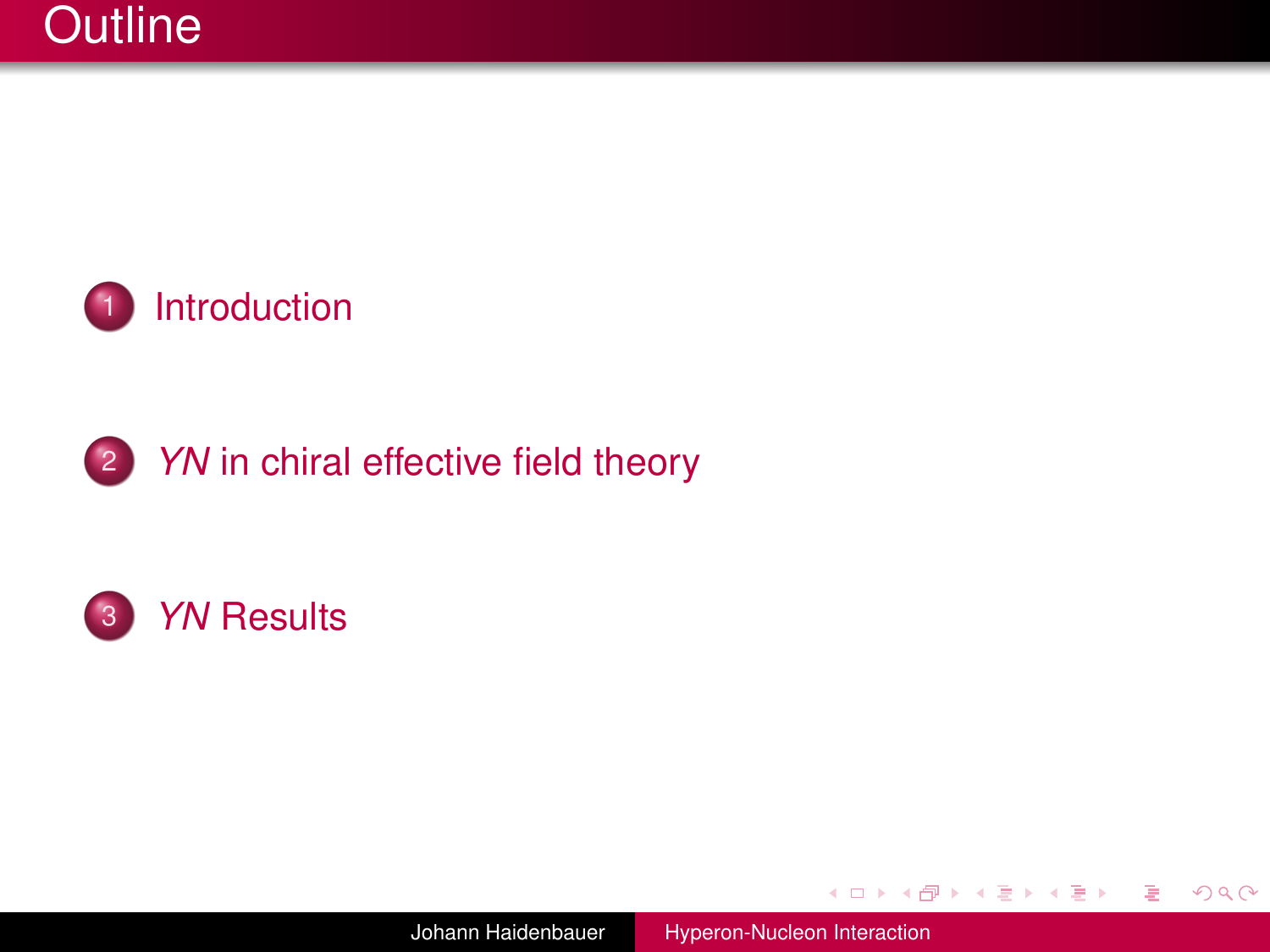# Chiral Effective Field Theory

- *NN* interaction
	- S. Weinberg, PLB 251 (1990) 288; NPB 363 (1991) 3
	- C. Ordoñez, L. Ray, and U. van Kolck, PRC 53 (1996) 2086
	- J.L. Friar, S.A. Coon
	- C.A. da Rocha, R. Higa, M.R. Robilotta
	- N. Kaiser, R. Brockmann, S. Gerstendörfer, W. Weise
	- D.B. Kaplan, M.J. Savage, M.B. Wise
	- .
	- D.R. Entem and R. Machleidt, PRC 68 (2003) 041001 ( $N<sup>3</sup>LO$ )
	- E. Epelbaum, W. Glöckle, U.-G. Meißner, NPA 747 (2005) 362 (N3LO)
- *YN* interaction
	- C.K. Korpa et al., PRC 65 (2001) 015208
	- S.R. Beane et al., NPA 747 (2005) 55
	- H. Polinder, J.H., U.-G. Meißner, NPA 779 (2006) 24
- *YN* interaction at NLO
	- J.H., N. Kaiser, U.-G. Meißner, A. Nogga, S. Petschauer, W. Weise, in preparation

<span id="page-2-0"></span>イロト イ押 トイヨ トイヨ トー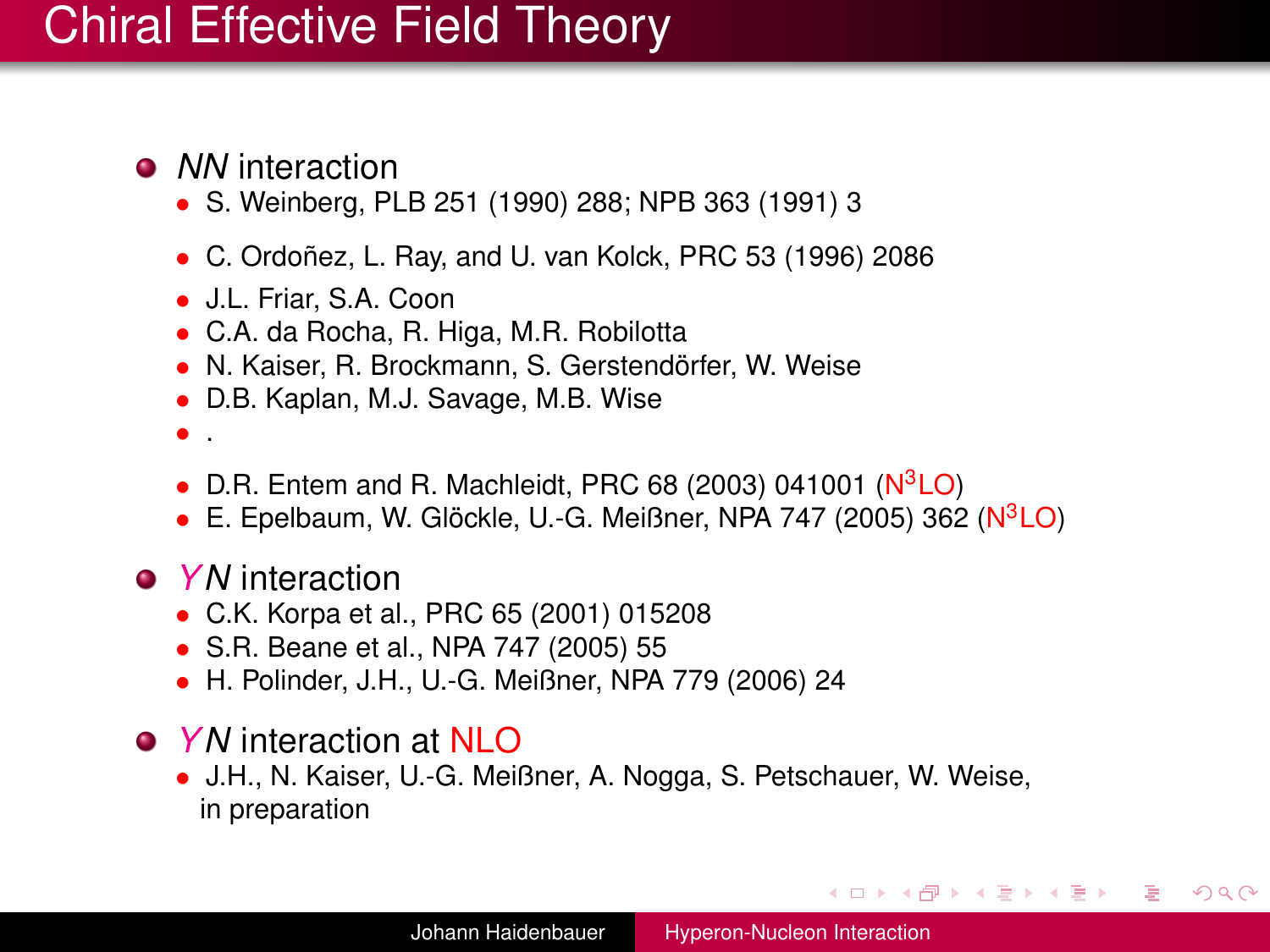# *N* in chiral effective field theory

We follow the scheme of S. Weinberg in complete analogy to the work of E. Epelbaum et al.

Lowest order (LO):  $\nu = 0$ 

- a) non-derivative four-baryon contact terms
- b) one-meson (Goldstone boson) exchange diagrams

#### NLO:  $\nu = 2$

- a) four-baryon contact terms with two derivates
- b) two-meson (Goldstone boson) exchange diagrams

 $\langle \oplus \rangle$  >  $\langle \oplus \rangle$  >  $\langle \oplus \rangle$ 

 $\Omega$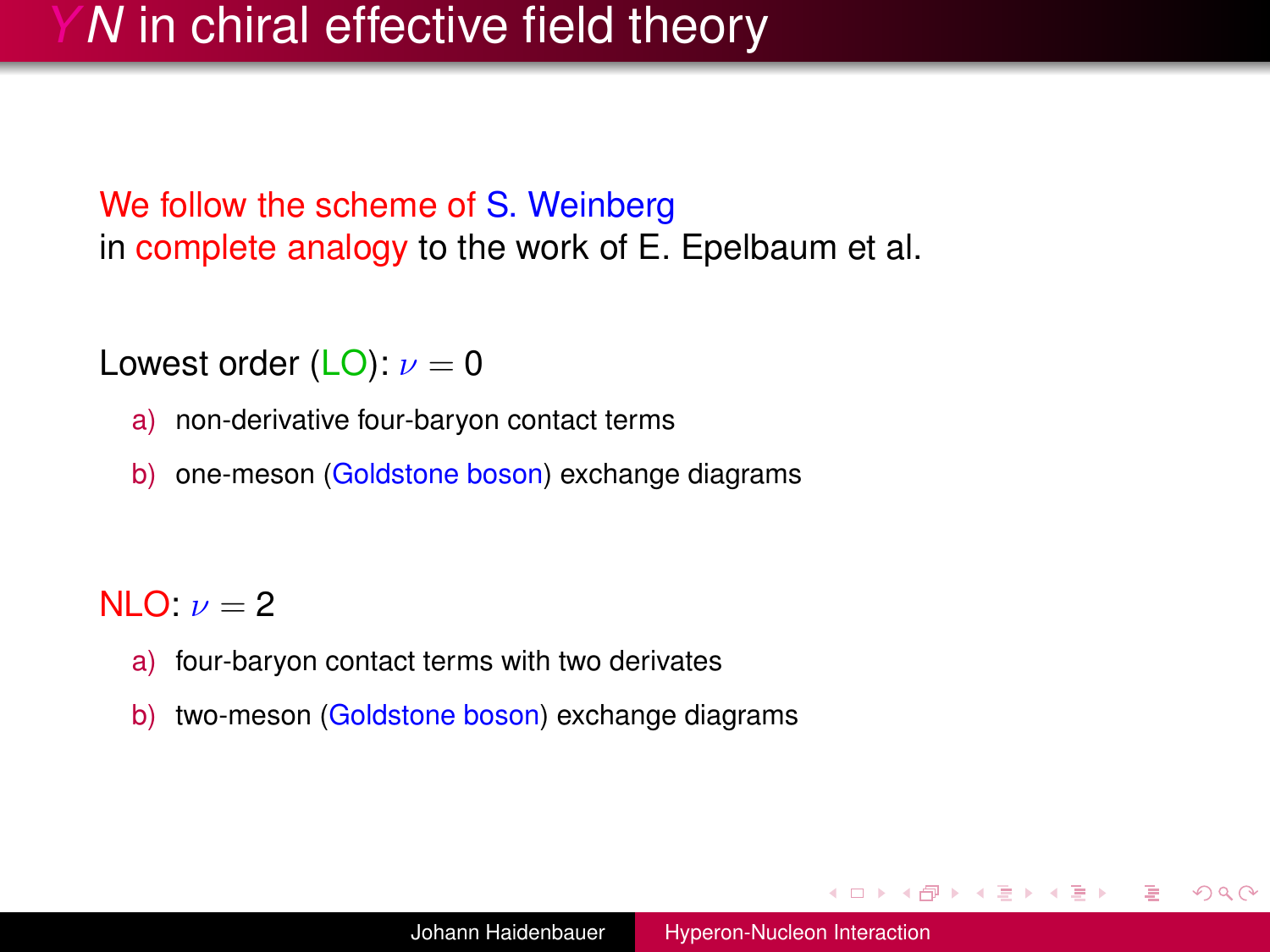# *N* in chiral effective field theory

#### Advantages:

**• Power counting** 

systematic improvement by going to higher order

**•** Possibility to derive two- and three baryon forces and external current operators in a consistent way

Obstacle: *YN* data base is rather poor  $(\rightarrow$  impose  $SU(3)_f$  constraints)

#### *YN* data

- about 35 data points, all from the 1960s
- 10 new data points, from the KEK-PS E251 collaboration (from  $\geq 2000$
- **o** constraints from hypernuclei

 $\langle \oplus \rangle$  >  $\langle \oplus \rangle$  >  $\langle \oplus \rangle$ 

<span id="page-4-0"></span> $\Omega$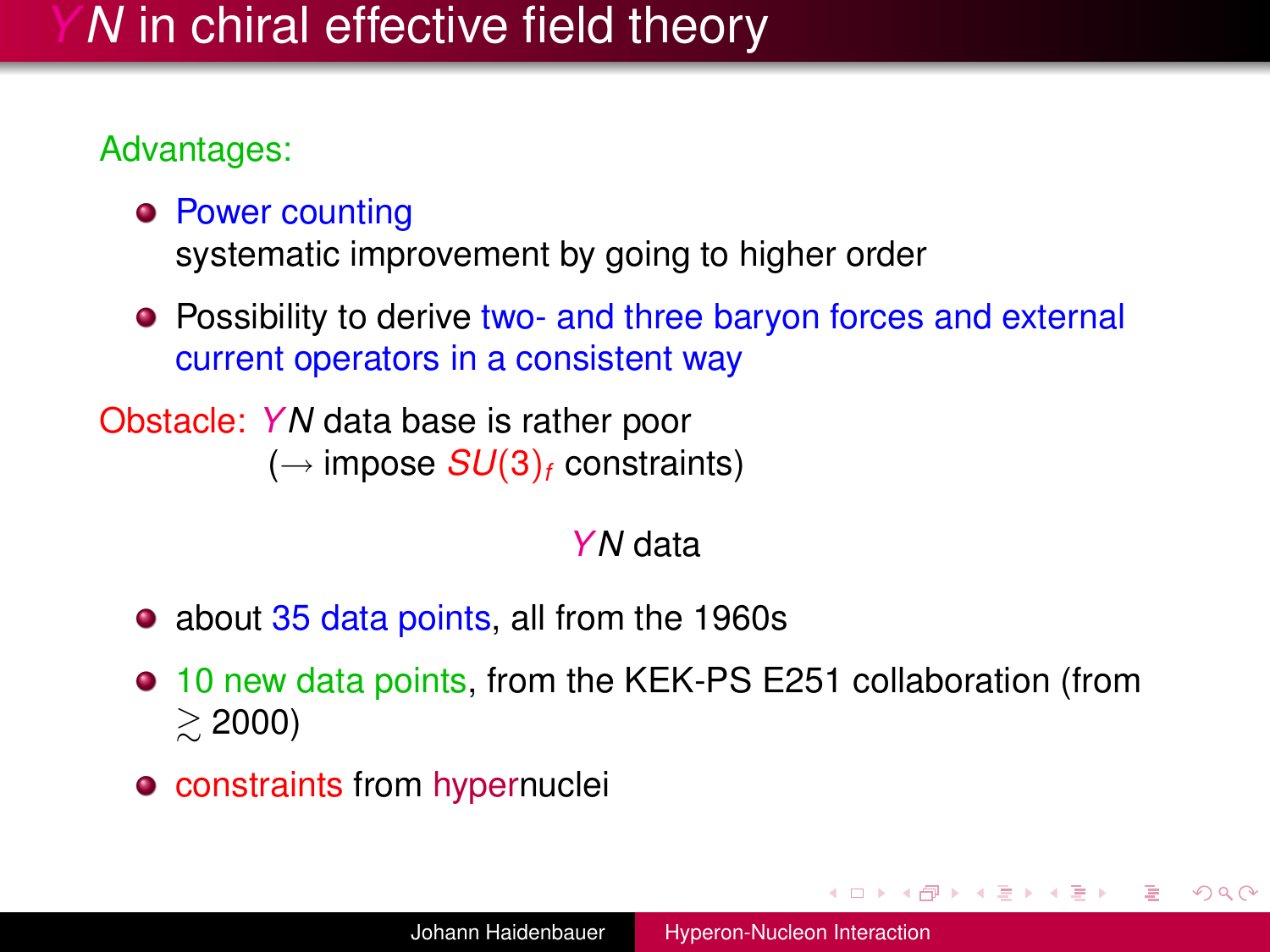## **Contact terms for**

e.g., LO contact terms for *BB*:

$$
\mathcal{L} = C_i \left( \bar{N} \Gamma_i N \right) \left( \bar{N} \Gamma_i N \right) \Rightarrow \mathcal{L}^1 = \tilde{C}_i^1 \left\langle \bar{B}_a \bar{B}_b \left( \Gamma_i B \right)_b \left( \Gamma_i B \right)_a \right\rangle,
$$
  

$$
\mathcal{L}^2 = \tilde{C}_i^2 \left\langle \bar{B}_a \left( \Gamma_i B \right)_a \bar{B}_b \left( \Gamma_i B \right)_b \right\rangle,
$$
  

$$
\mathcal{L}^3 = \tilde{C}_i^3 \left\langle \bar{B}_a \left( \Gamma_i B \right)_a \right\rangle \left\langle \bar{B}_b \left( \Gamma_i B \right)_b \right\rangle
$$

$$
B = \begin{pmatrix} \frac{\Sigma^0}{\sqrt{2}} + \frac{\Lambda}{\sqrt{6}} & \Sigma^+ & p \\ \Sigma^- & \frac{-\Sigma^0}{\sqrt{2}} + \frac{\Lambda}{\sqrt{6}} & n \\ -\Xi^- & \Xi^0 & -\frac{2\Lambda}{\sqrt{6}} \end{pmatrix}
$$

*a*, *b* ... Dirac indices of the particles

$$
\Gamma_1 = 1, \ \Gamma_2 = \gamma^{\mu}, \ \Gamma_3 = \sigma^{\mu\nu}, \ \Gamma_4 = \gamma^{\mu}\gamma_5, \ \Gamma_5 = \gamma_5
$$
  

$$
C_i, \ \tilde{C}_i \dots
$$
 low-energy coefficients

÷.

イロト イ押 トイヨ トイヨ トー

 $299$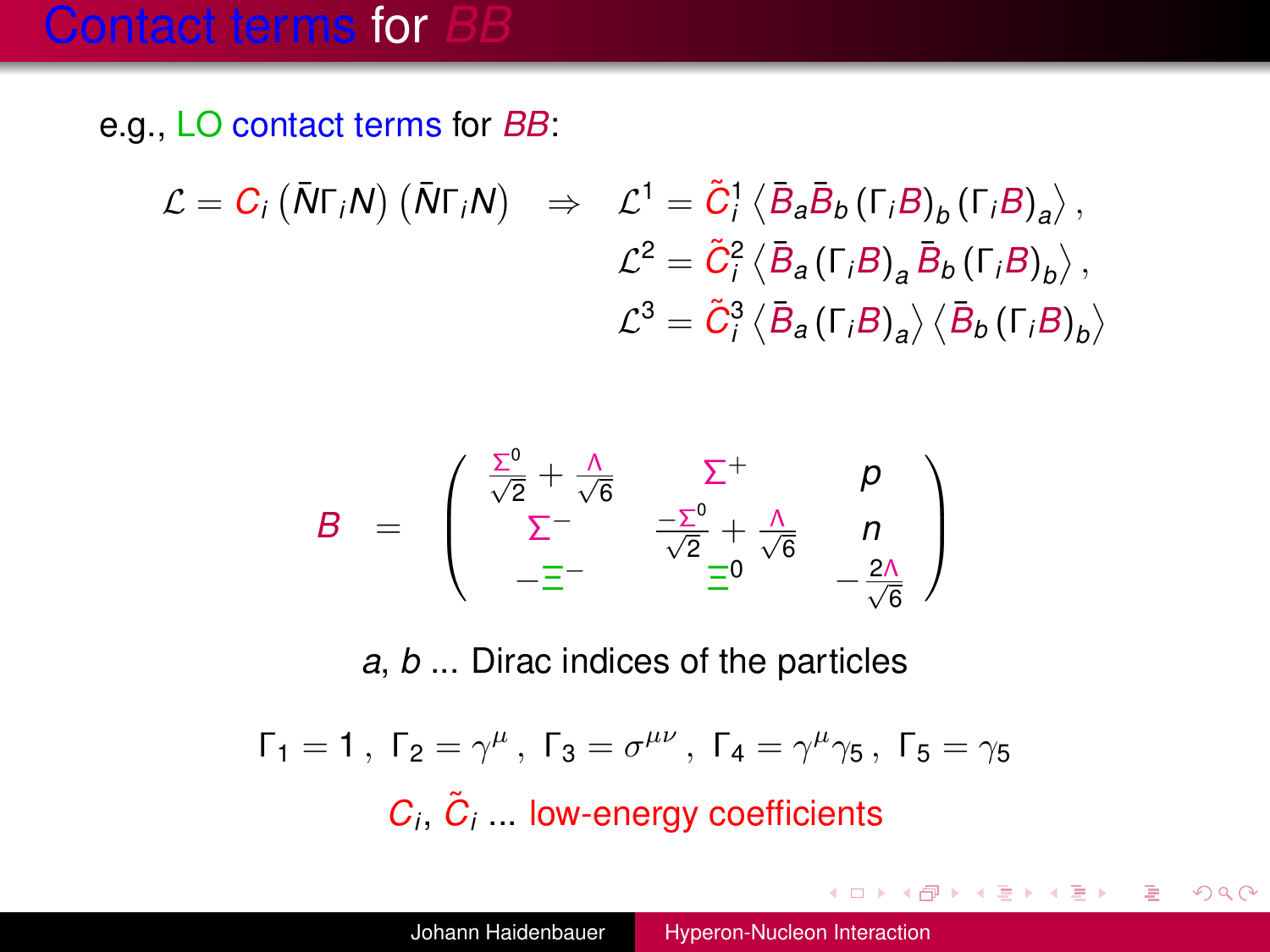spin-momentum structure of the contact term potential: *BB* contact terms without derivatives (LO):

$$
V^{(0)}_{BB\rightarrow BB} = C_{S,BB\rightarrow BB} + C_{T,BB\rightarrow BB} \vec{\sigma}_1 \cdot \vec{\sigma}_2
$$

*BB* contact terms with two derivatives (NLO):

$$
V_{BB\rightarrow BB}^{(2)} = C_1 \vec{q}^2 + C_2 \vec{k}^2 + (C_3 \vec{q}^2 + C_4 \vec{k}^2)(\vec{\sigma}_1 \cdot \vec{\sigma}_2) + iC_5(\vec{\sigma}_1 + \vec{\sigma}_2) \cdot (\vec{q} \times \vec{k}) + C_6(\vec{q} \cdot \vec{\sigma}_1)(\vec{q} \cdot \vec{\sigma}_2) + C_7(\vec{k} \cdot \vec{\sigma}_1)(\vec{k} \cdot \vec{\sigma}_2) + iC_8(\vec{\sigma}_1 - \vec{\sigma}_2) \cdot (\vec{q} \times \vec{k})
$$

note:  $C_i \rightarrow C_{i,BB\rightarrow BB}$  $\vec{q} = \vec{p}' - \vec{p}$ ;  $\vec{k} = (\vec{p}' + \vec{p})/2$ 

÷.

 $2Q$ 

←ロ ▶ ←何 ▶ ← ヨ ▶ ← ヨ ▶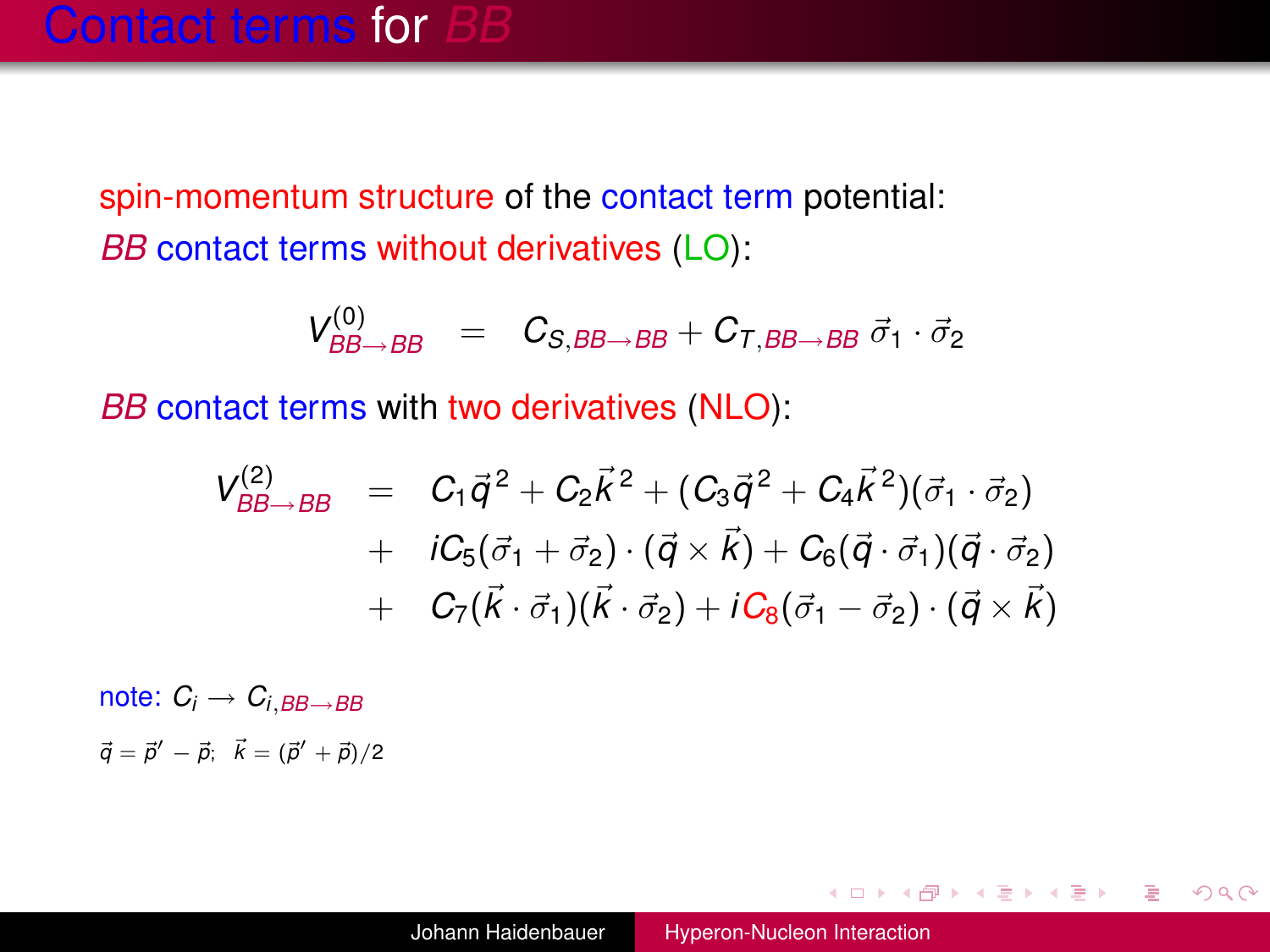# **symmetry**

10 independent spin-isospin channels in *NN* and *YN* (for L=0) (*NN* (I=0), *NN* (I=1), Λ*N*, Σ*N* (I=1/2), Σ*N* (I=3/2), Λ*N* ↔ Σ*N*)

 $\Rightarrow$  in principle (at LO), 10 low-energy constants *SU*(3) symmetry  $\Rightarrow$  only 5 independent low-energy constants

*SU*(3) structure for scattering of two octet baryons: direct product:

<sup>8</sup> <sup>⊗</sup> 8 = 1 <sup>⊕</sup> <sup>8</sup>*<sup>a</sup>* <sup>⊕</sup> <sup>8</sup>*<sup>s</sup>* <sup>⊕</sup> <sup>10</sup><sup>∗</sup> <sup>⊕</sup> <sup>10</sup> <sup>⊕</sup> <sup>27</sup>

 $C_{S,i}$ ,  $C_{T,i}$ ,  $C_{1,i}$ , etc., can be expressed by the coefficients corresponding to the *SU*(3)*<sup>f</sup>* irreducible representations:  $C$ <sup>1</sup>,  $C$ <sup>8<sub>*a*</sup></sub>,  $C$ <sup>8</sup><sup>*s*</sup>,  $C$ <sup>10<sup>∗</sup>,  $C$ <sup>10</sup>,  $C$ <sup>27</sup></sup></sup>

イロン イ押ン イヨン イヨン 一重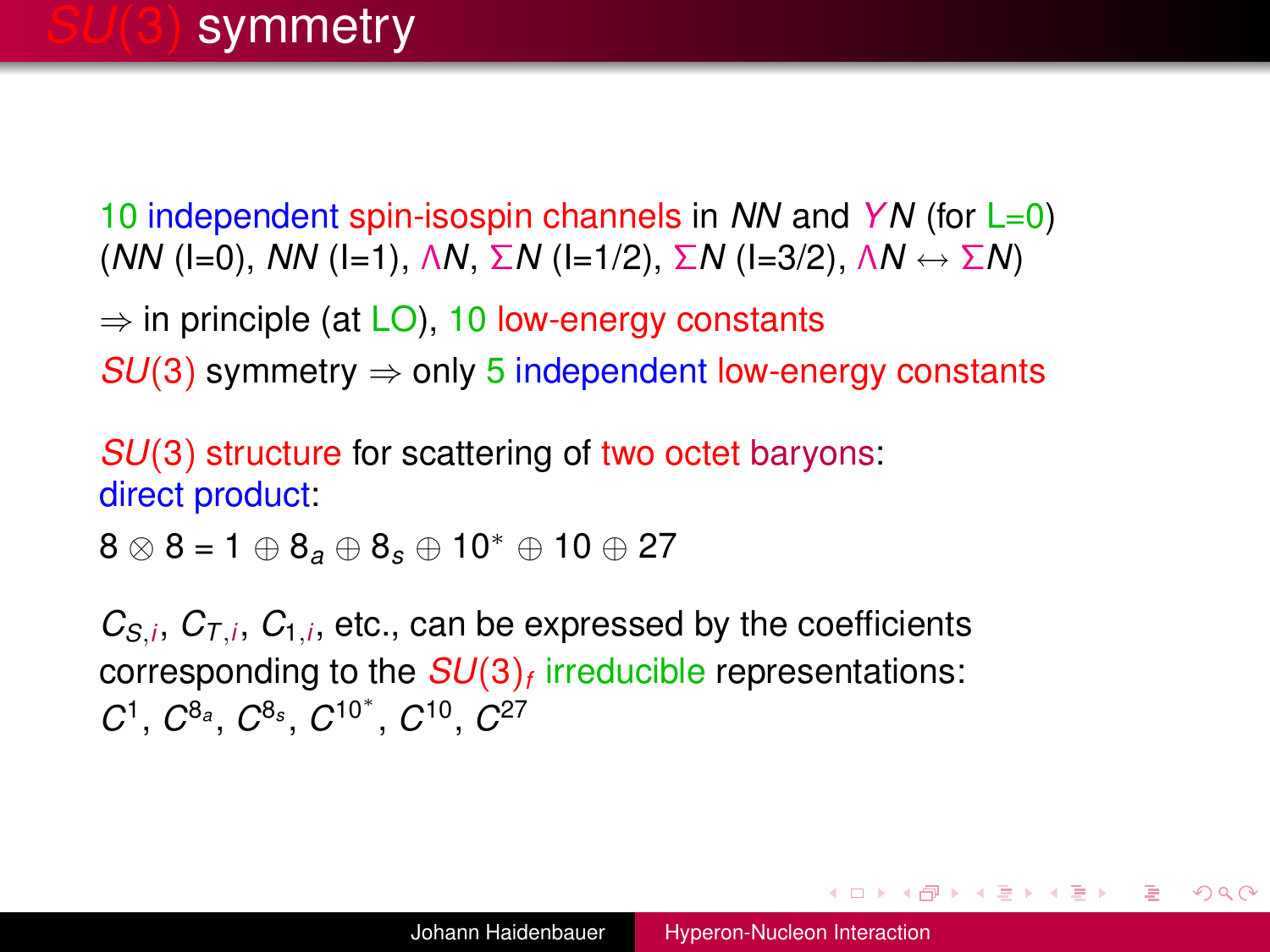|         | Channel                           |               | $V_{1S0}, V_{3P0,3P1,3P2}$                                                  | $V_{3S1}$ , $V_{3S1-3D1}$ , $V_{1P1}$                                                             | $V_{1P1-3P1}$                      |
|---------|-----------------------------------|---------------|-----------------------------------------------------------------------------|---------------------------------------------------------------------------------------------------|------------------------------------|
| $S = 0$ | $NN \rightarrow NN$               | $\Omega$      |                                                                             | $C^{10^*}$                                                                                        |                                    |
|         | $NN \rightarrow NN$               |               | $C^{27}$                                                                    |                                                                                                   |                                    |
|         | $\Lambda N \rightarrow \Lambda N$ | $\frac{1}{2}$ | $\frac{1}{10}$ $(9C^{27} + C^{8s})$                                         |                                                                                                   | $\frac{-1}{\sqrt{20}} C^{8_S 8_a}$ |
|         | $\Lambda N \rightarrow \Sigma N$  |               | $\frac{3}{10}(-C^{27}+C^{8s})$                                              | $\frac{1}{2}\left(C^{8_{a}}+C^{10^{*}}\right)$<br>$\frac{1}{2}\left(-C^{8_{a}}+C^{10^{*}}\right)$ | $\frac{3}{\sqrt{20}}C^{8s8a}$      |
|         |                                   |               |                                                                             |                                                                                                   | $\frac{-1}{\sqrt{20}}C^{8s8a}$     |
|         | $\Sigma N \rightarrow \Sigma N$   |               | $\frac{1}{2}$ $\frac{1}{10}$ $(C^{27} + 9C^{8s})$<br>$\frac{3}{2}$ $C^{27}$ | $\frac{1}{2}\left(\,C^{8_{a}}+C^{10^{\ast}}\,\right)$                                             | $\frac{3}{\sqrt{20}}C^{8s8a}$      |
|         | $\Sigma N \rightarrow \Sigma N$   | $\frac{3}{2}$ |                                                                             | $C^{10}$                                                                                          |                                    |

#### Number of contact terms:

*NN*: 2 (LO) 7 (NLO) *YN*: +3 (LO) +11 (NLO)

*YY*: +1 (LO) + 4 (NLO)

 $\Rightarrow$   $C^1$  contributes only to  $I = 0$ ,  $S = -2$  channels!!

÷.

 $2Q$ 

ヨメ イヨメー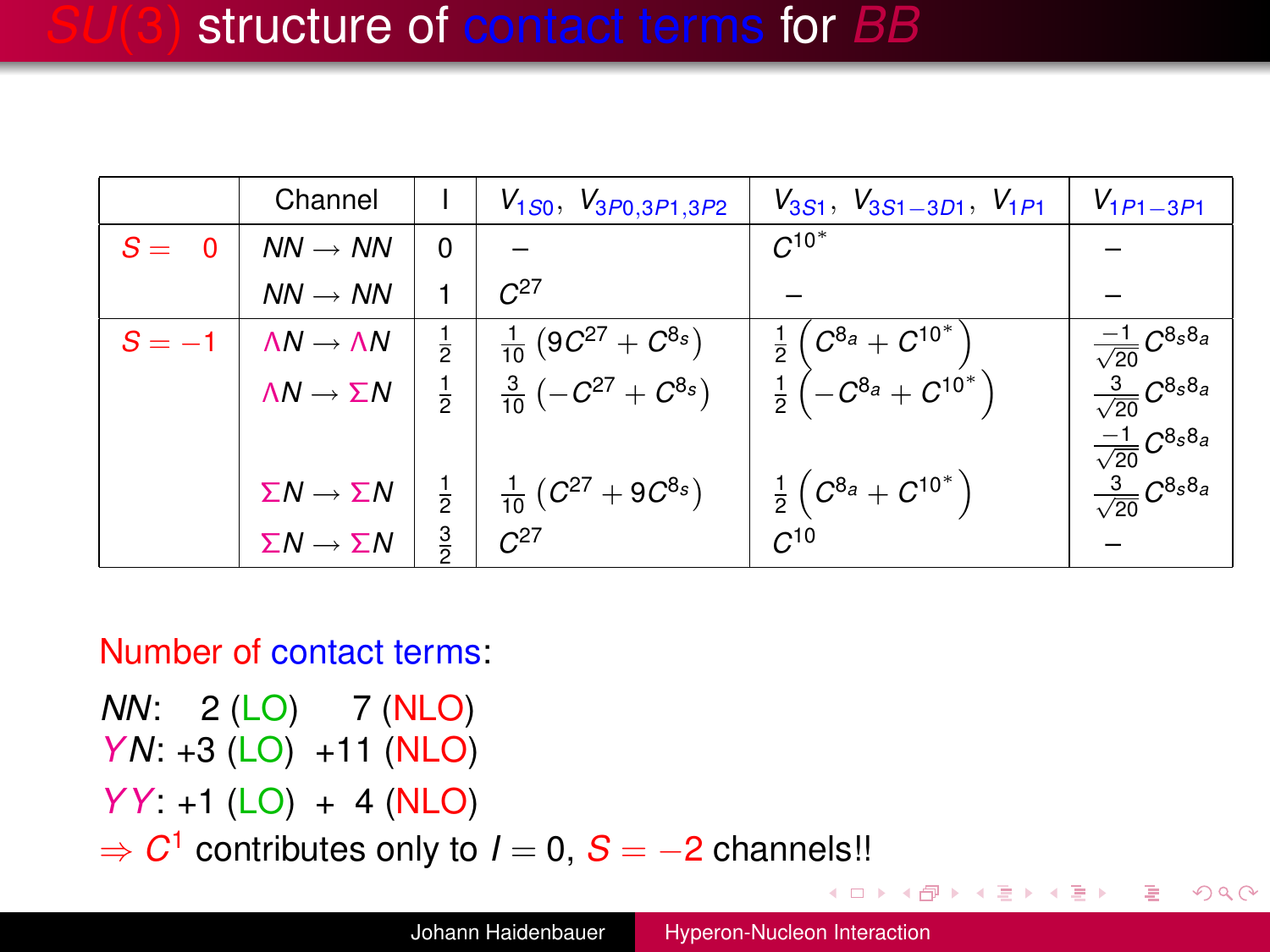# Pseudoscalar-meson exchange

SU(3) *f* -invariant pseudoscalar-meson-baryon interaction Lagrangian:

$$
\mathcal{L} = -\left\langle \frac{g_A(1-\alpha)}{\sqrt{2}F_\pi} \bar{B} \gamma^\mu \gamma_5 \left\{ \partial_\mu P, B \right\} + \frac{g_A \alpha}{\sqrt{2}F_\pi} \bar{B} \gamma^\mu \gamma_5 \left[ \partial_\mu P, B \right] \right\rangle
$$

$$
f = g_A/(2F_\pi); \quad g_A \simeq 1.26, \quad F_\pi = 92.4 \text{ MeV}
$$

$$
\alpha = F/(F+D) \text{ with } g_A = F+D
$$

$$
P = \begin{pmatrix} \frac{\pi^0}{\sqrt{2}} + \frac{\eta}{\sqrt{6}} & \pi^+ & K^+ \\ \pi^- & \frac{-\pi^0}{\sqrt{2}} + \frac{\eta}{\sqrt{6}} & K^0 \\ K^- & \bar{K}^0 & -\frac{2\eta}{\sqrt{6}} \end{pmatrix}
$$

$$
f_{NN\pi} = f_{\frac{\pi}{2\pi}} = f_{NN\eta_8} = \frac{1}{\sqrt{3}}(4\alpha - 1)f_{NNK} = -\frac{1}{\sqrt{3}}(1 + 2\alpha)f_{\frac{\pi}{2\pi}} = -(1 - 2\alpha)f_{\frac{\pi}{2\pi}} = -\frac{1}{\sqrt{3}}(1 + 2\alpha)f_{\frac{\pi}{2\pi}} = \frac{1}{\sqrt{3}}(4\alpha - 1)f_{\frac{\pi}{2\pi}} = \frac{2}{\sqrt{3}}(1 - \alpha)f_{\frac{\pi}{2\pi}} = \frac{2}{\sqrt{3}}(1 - \alpha)f_{\frac{\pi}{2\pi}} = (1 - 2\alpha)f_{\frac{\pi}{2\pi}} = 2\alpha f_{\frac{\pi}{2\pi}} = -\frac{2}{\sqrt{3}}(1 - \alpha)f_{\frac{\pi}{2\pi}} = -f
$$

イロン イ部ン イミン イモン

÷.

 $299$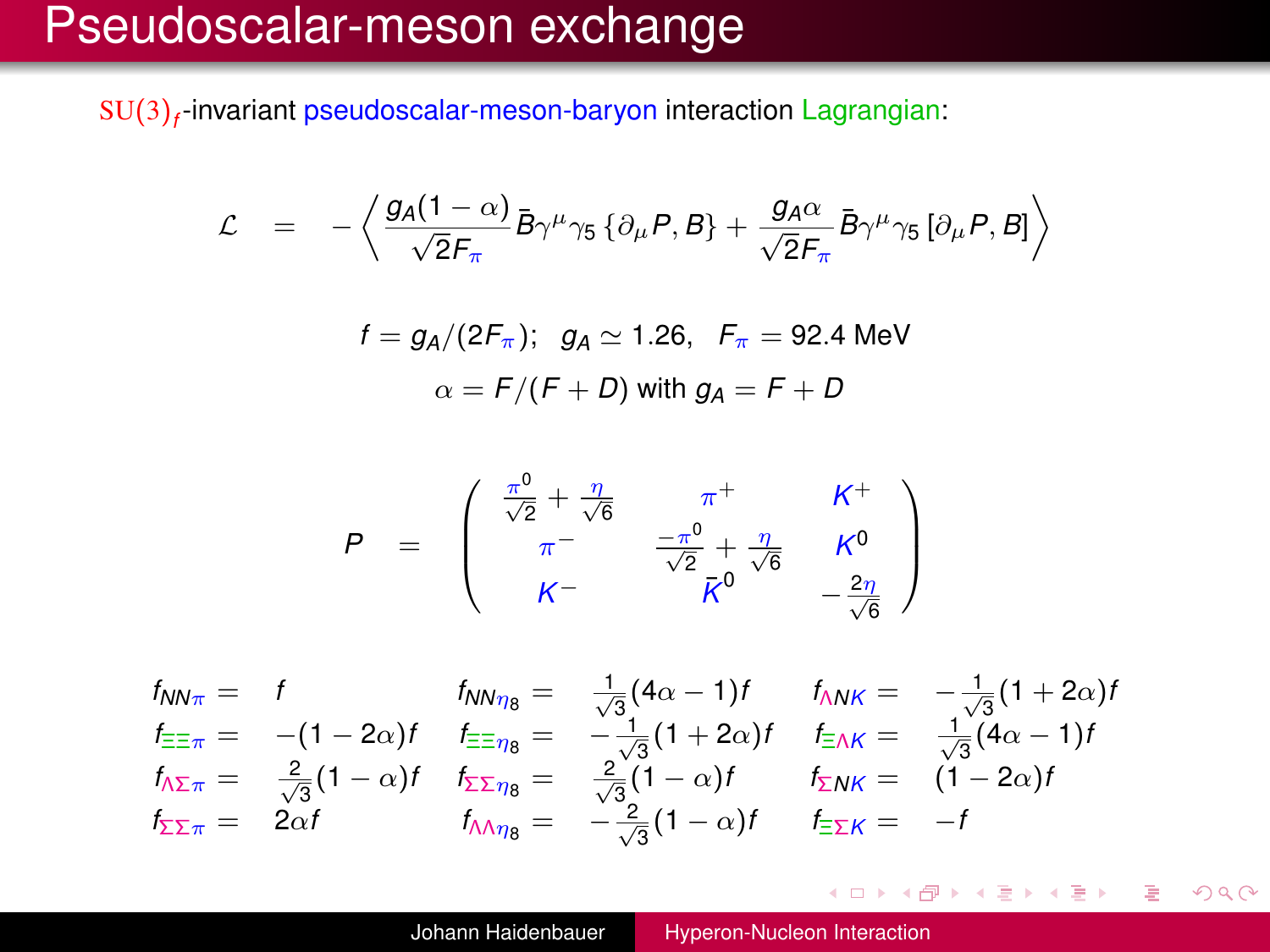# Pseudoscalar-meson (boson) exchange

One-pseudoscalar-meson exchange (V<sup>OBE</sup>) [LO]

$$
V_{B_1 B_2 \to B'_1 B'_2}^{OBE} = -f_{B_1 B'_1 P} f_{B_2 B'_2 P} \frac{(\vec{\sigma}_1 \cdot \vec{q}) (\vec{\sigma}_2 \cdot \vec{q})}{\vec{q}^2 + m_P^2}
$$

 $f_{B_1B_1^\prime P}$  ... coupling constants  $m_P$  ... mass of the exchanged pseudoscalar meson

dynamical breaking of *SU*(3) symmetry due to the mass splitting of the ps mesons  $(m_{\pi} = 138.0 \text{ MeV}, m_{K} = 495.7 \text{ MeV}, m_{n} = 547.3 \text{ MeV})$ taken into account already at LO!

#### Details:

(H. Polinder, J.H., U.-G. Meißner, NPA 779 (2006) 244; PLB 653 (2007) 29)

K ロ ▶ K 御 ▶ K 君 ▶ K 君 ▶ ○ 君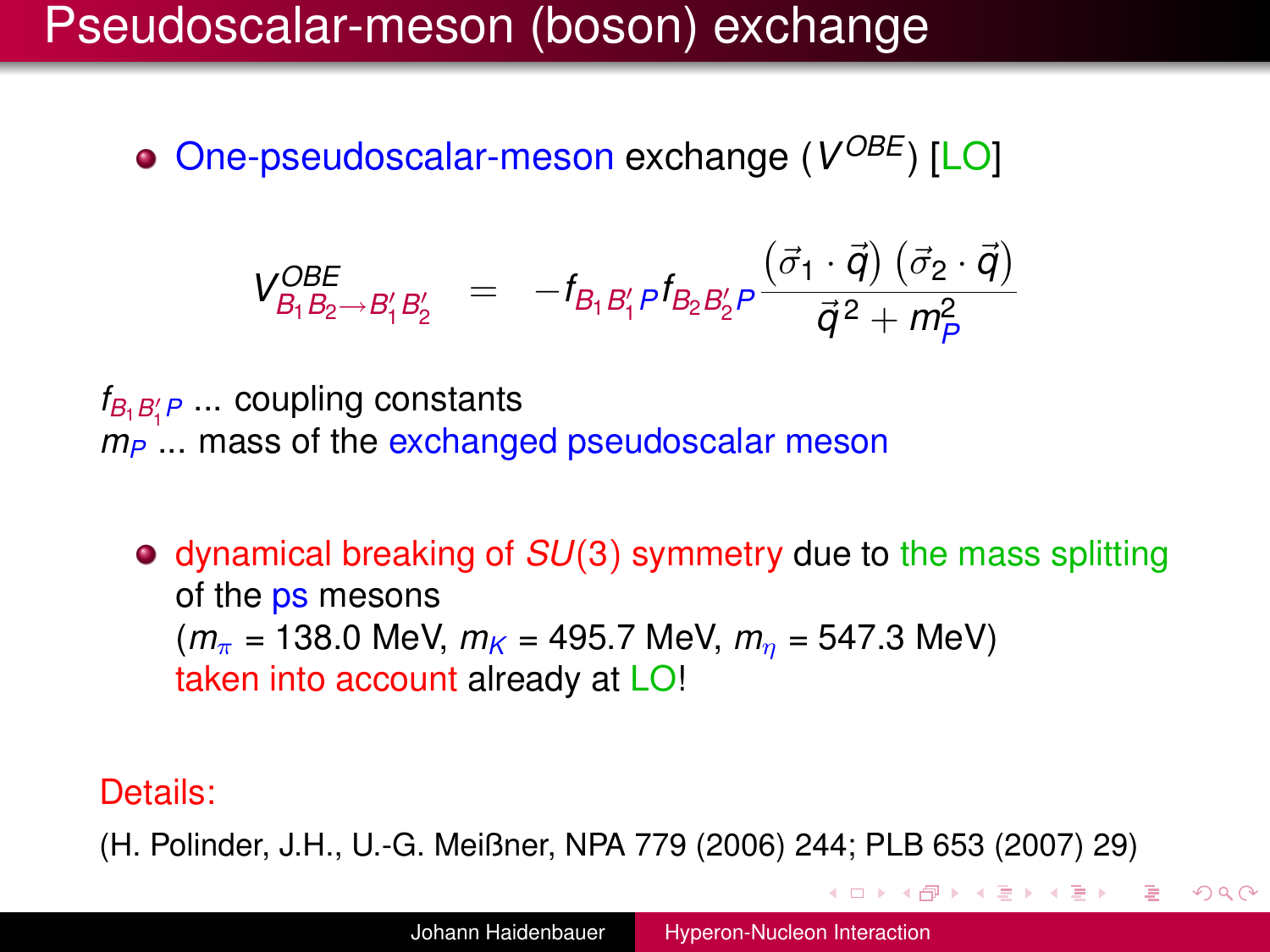# Two-pseudoscalar-meson exchange diagrams

Two-pseudoscalar-meson exchange diagrams ( $V^{IBE}$ ) [NLO]



K ロ ▶ K @ ▶ K 경 ▶ K 경 ▶ ○ 경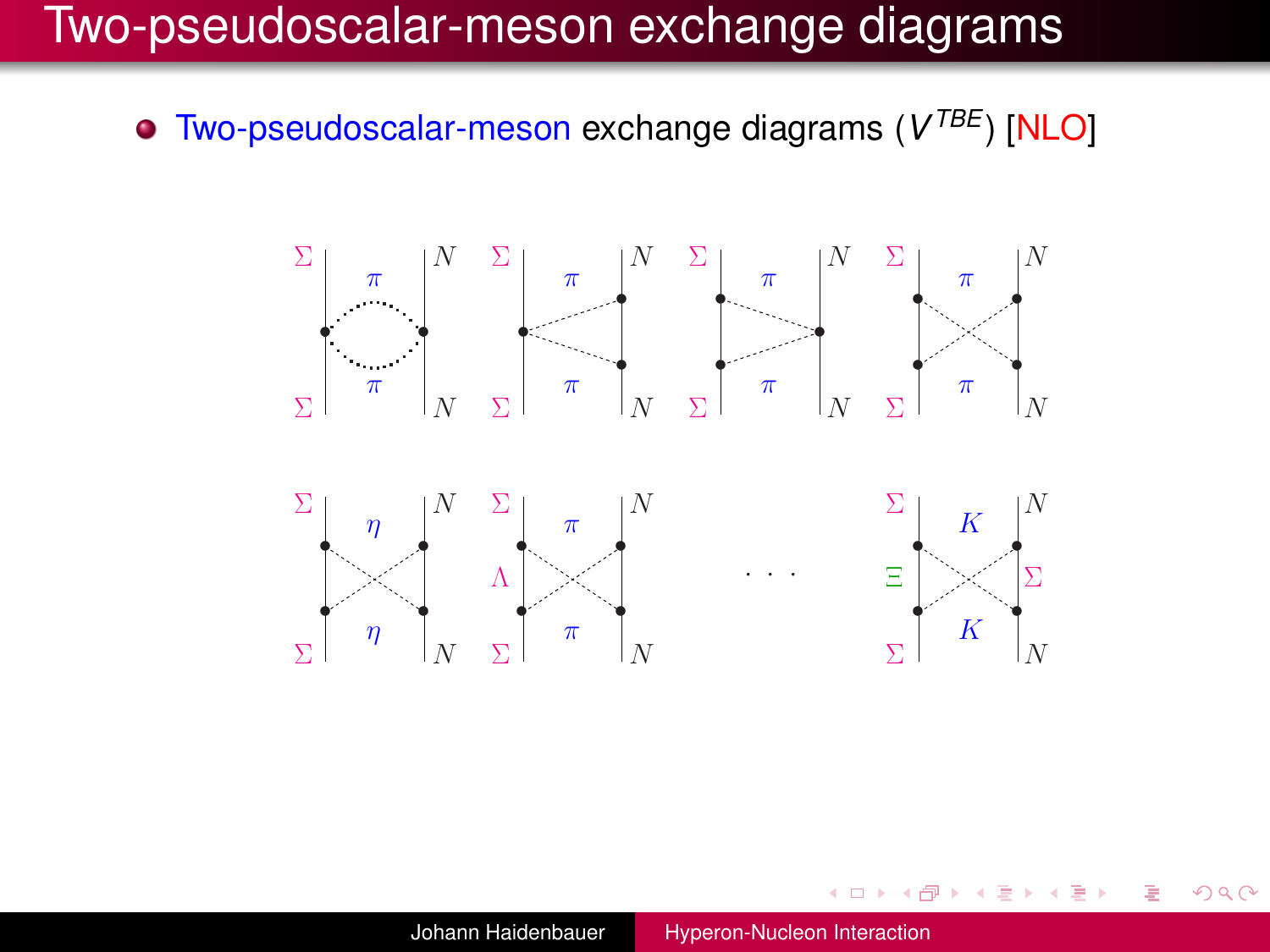# Two-pseudoscalar-meson exchange diagrams

Two-pseudoscalar-meson exchange diagrams ( $V^{IBE}$ ) [NLO]



K 何 ▶ K ヨ ▶ K ヨ ▶ ...

э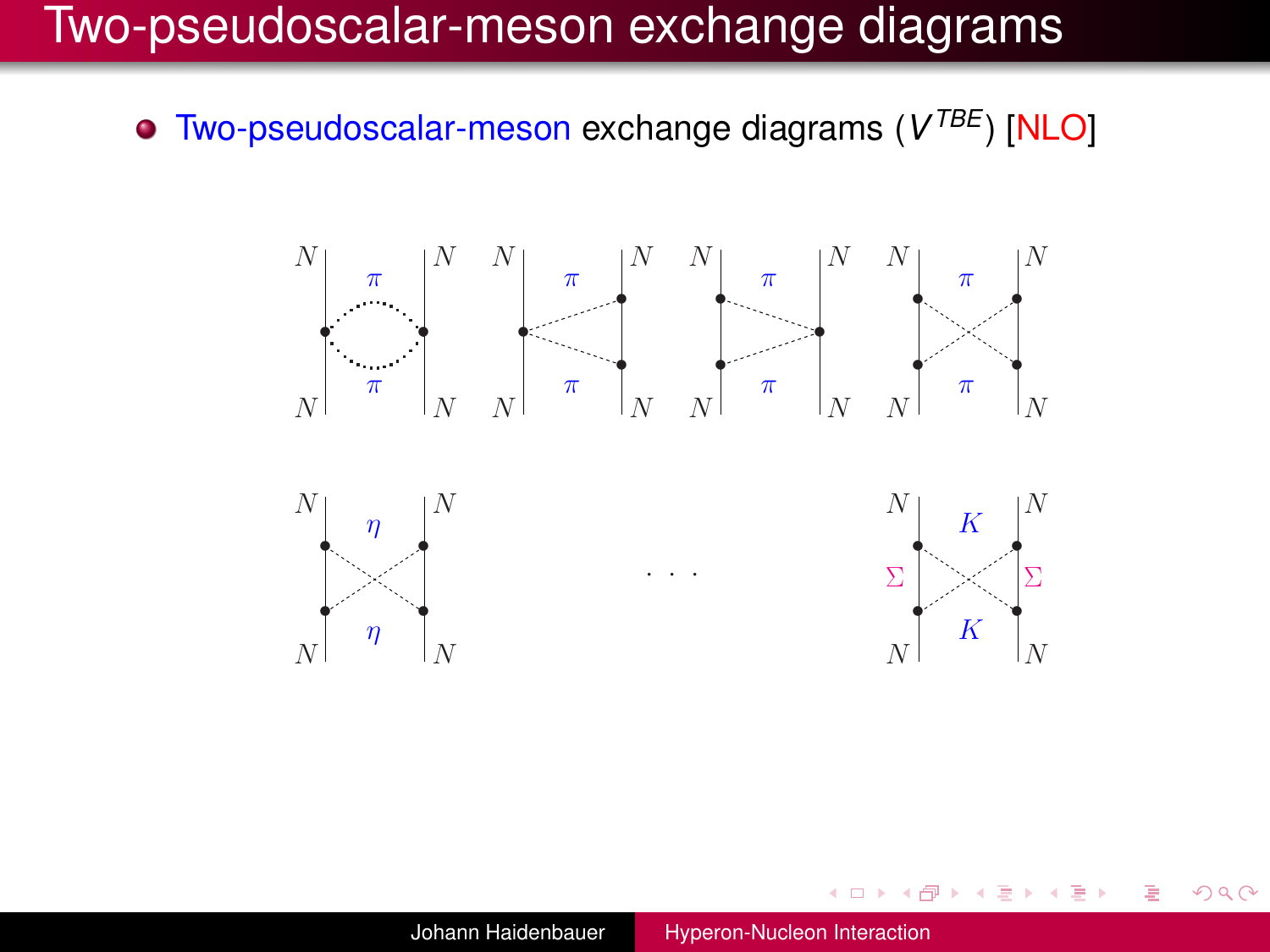# Coupled channels Lippmann-Schwinger Equation

$$
T_{\rho' \rho}{}^{\nu' \nu, J}(\rho', \rho) = V_{\rho' \rho}{}^{\nu' \nu, J}(\rho', \rho) + \sum_{\rho'', \nu''} \int_0^\infty \frac{d\rho'' \rho''^2}{(2\pi)^3} V_{\rho' \rho''}{}^{\nu' \nu'', J}(\rho', \rho'') \frac{2\mu_{\nu''}}{\rho^2 - \rho''^2 + i\eta} T_{\rho'' \rho}{}^{\nu'' \nu, J}(\rho'', \rho)
$$

 $ρ'$ ,  $ρ = \Lambda N$ ,  $ΣN$ 

LS equation is solved for particle channels (in momentum space) Coulomb interaction is included via the Vincent-Phatak method The potential in the LS equation is cut off with the regulator function:

$$
V_{\rho'\rho}^{\nu'\nu,J}(p',p)\rightarrow f^{\Lambda}(p')V_{\rho'\rho}^{\nu'\nu,J}(p',p)f^{\Lambda}(p);\quad f^{\Lambda}(p)=e^{-(p/\Lambda)^{4}}
$$

consider values  $\Lambda = 500 - 700$  MeV

おぼぼおぼ 重める

Þ  $QQQ$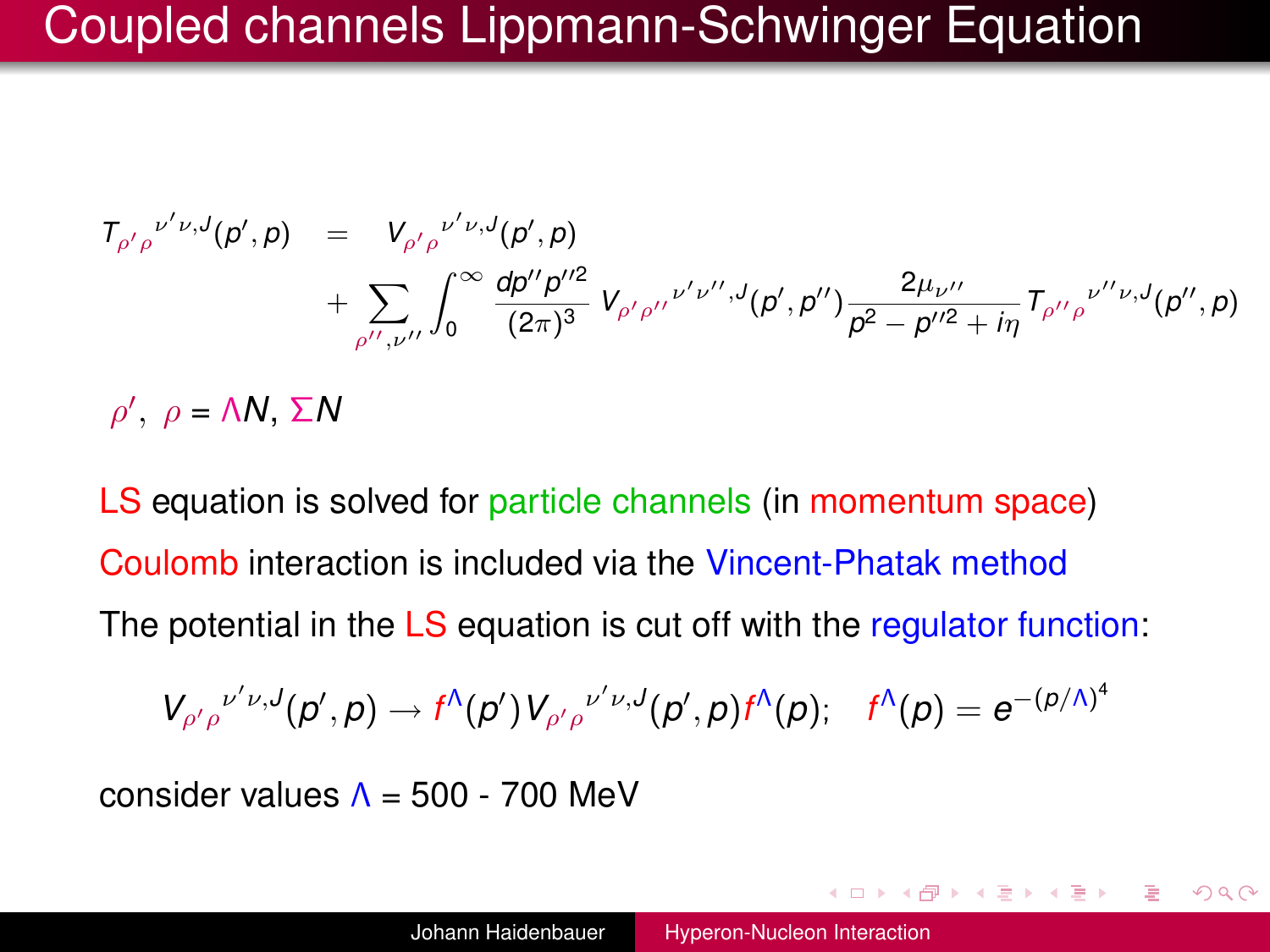# Results

Pseudoscalar-meson exchange

- All one- and two-pseudoscalar-meson exchange diagrams are included
- *SU*(3) symmetry is broken by using the physical masses of the pion, kaon, and eta
- *SU*(3) breaking in the coupling constants is ignored  $F_{\pi} = F_K = F_n = F_0 = 92.4$  MeV
- assume that  $\eta \equiv \eta_8$  (i.e.  $\theta_P = 0^\text{o}$  and  $f_{\text{BB}\eta_1} \equiv 0$ )
- assume that  $\alpha = F/(F+D) = 2/5$ (semi-leptonic decays  $\Rightarrow \alpha \approx 0.364$ )
- Correction to  $V^{OBE}$  due to baryon mass differences are ignored
- (A fit of comparable quality with two-pion-meson exchange diagrams is possible!)

<span id="page-14-0"></span>KOD KAP KED KED E YORA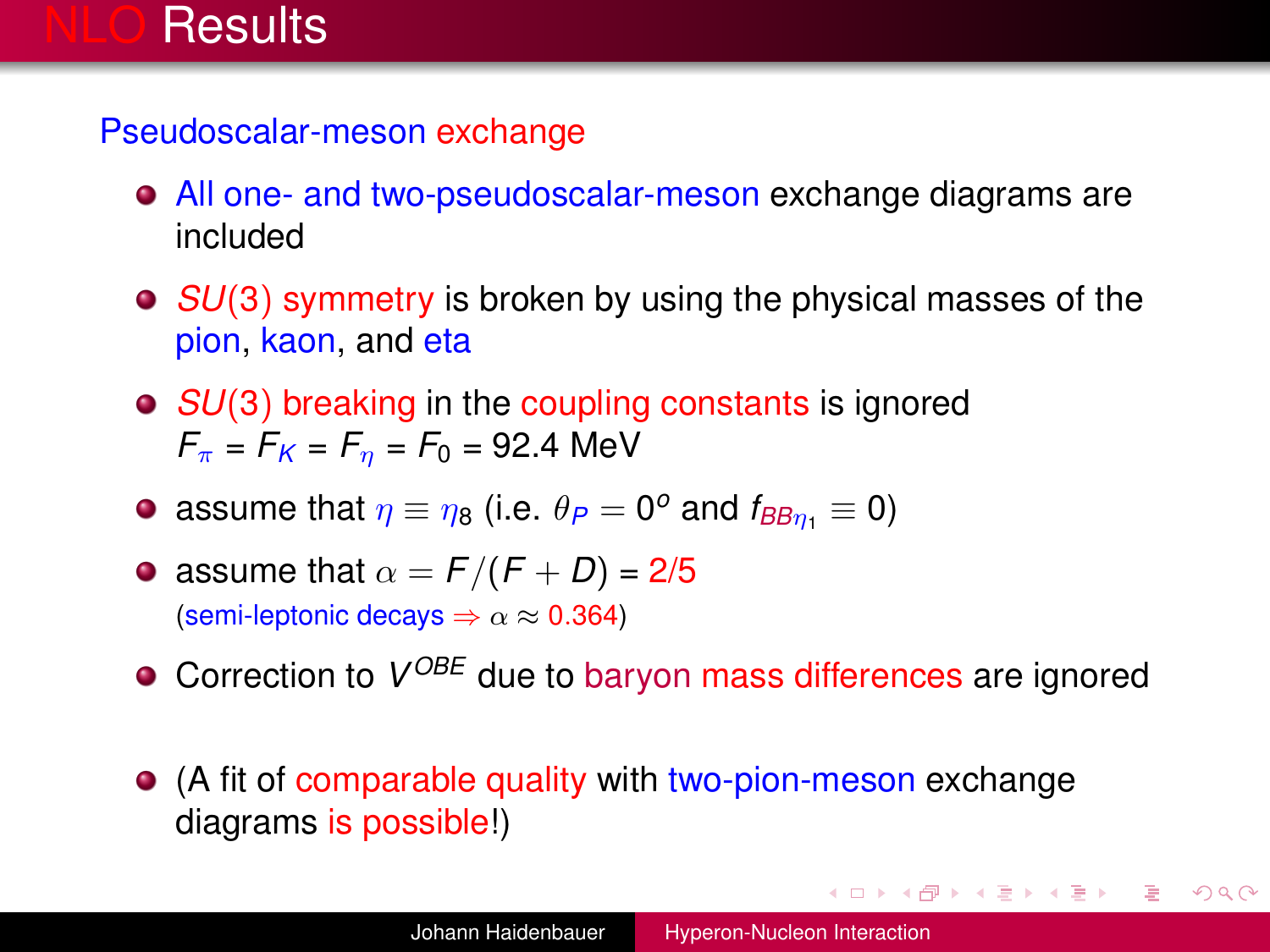Correction to  $V^{OBE}$  due to baryon mass differences:

 $m_P^2 \Rightarrow m_P^2 - \Delta M^2$  in

 $\pi$  – exchange in  $\Sigma N \rightarrow \Lambda N$ :  $\Delta M^2 = ((M_A - M_{\Sigma})/2)^2$  $K -$  exchange in  $\Sigma N \rightarrow \Lambda N$ :  $\Delta M^2 = ((M_\Lambda + M_\Sigma)/2 - M_N)^2$  $K$  − exchange in  $\Sigma N \rightarrow \Sigma N$  :  $\Delta M^2 = (M_{\Sigma} - M_N)^2$  $K -$  exchange in  $\Lambda N \rightarrow \Lambda N$  :  $\Delta M^2 = (M_A - M_N)^2$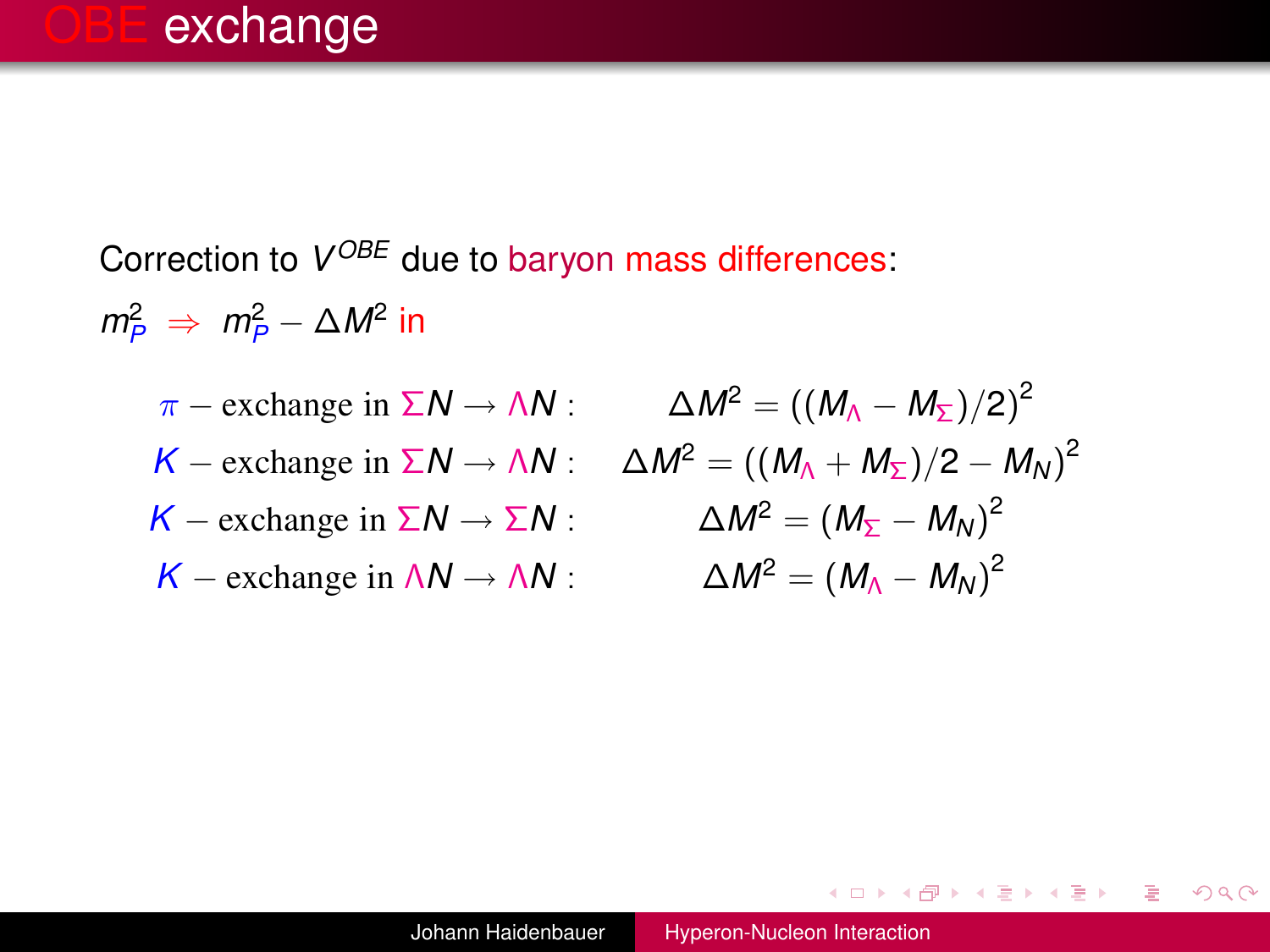- *SU*(3) symmetry is assumed
- (at NLO *SU*(3) breaking corrections to the LO contact terms arise!)
- no SU(3) constraints from the *NN* sector are imposed
- 10 contact terms in S-waves
- **■** 12 contact terms in *P*-waves and in <sup>3</sup>S<sub>1</sub> − <sup>3</sup>D<sub>1</sub>
- 1 contact term in  ${}^{1}P_{1} {}^{3}P_{1}$  (singlet-triplet mixing) is set to zero

- **o** contact terms in *S*-waves: can be fairly well fixed from data
- $\bullet$  some correlations between NLO and LO LECs

K ロ ▶ K @ ▶ K 할 ▶ K 할 ▶ 이 할 → 90 Q @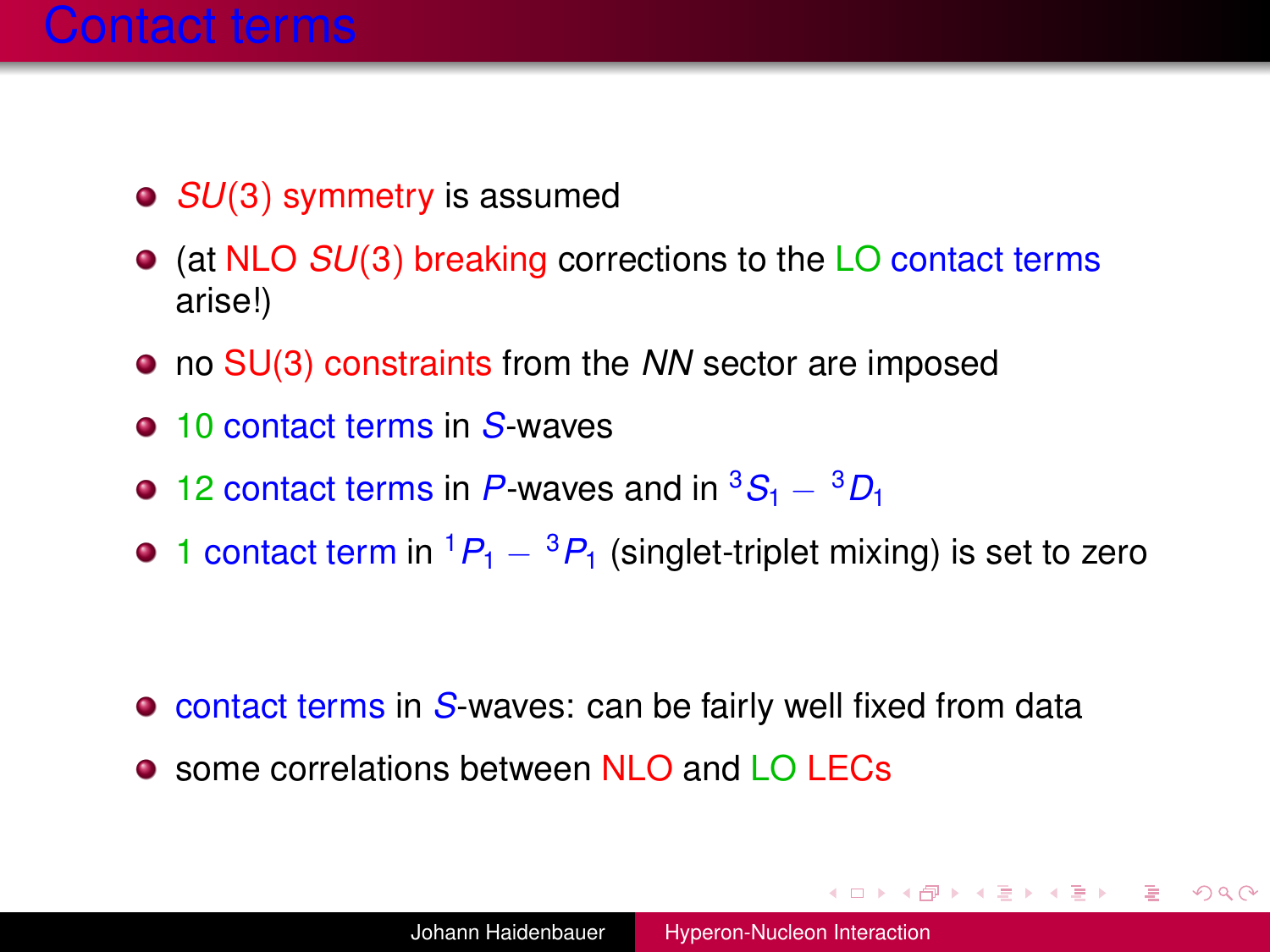## Contact terms



メロトメ 御 トメ 君 トメ 君 トー

重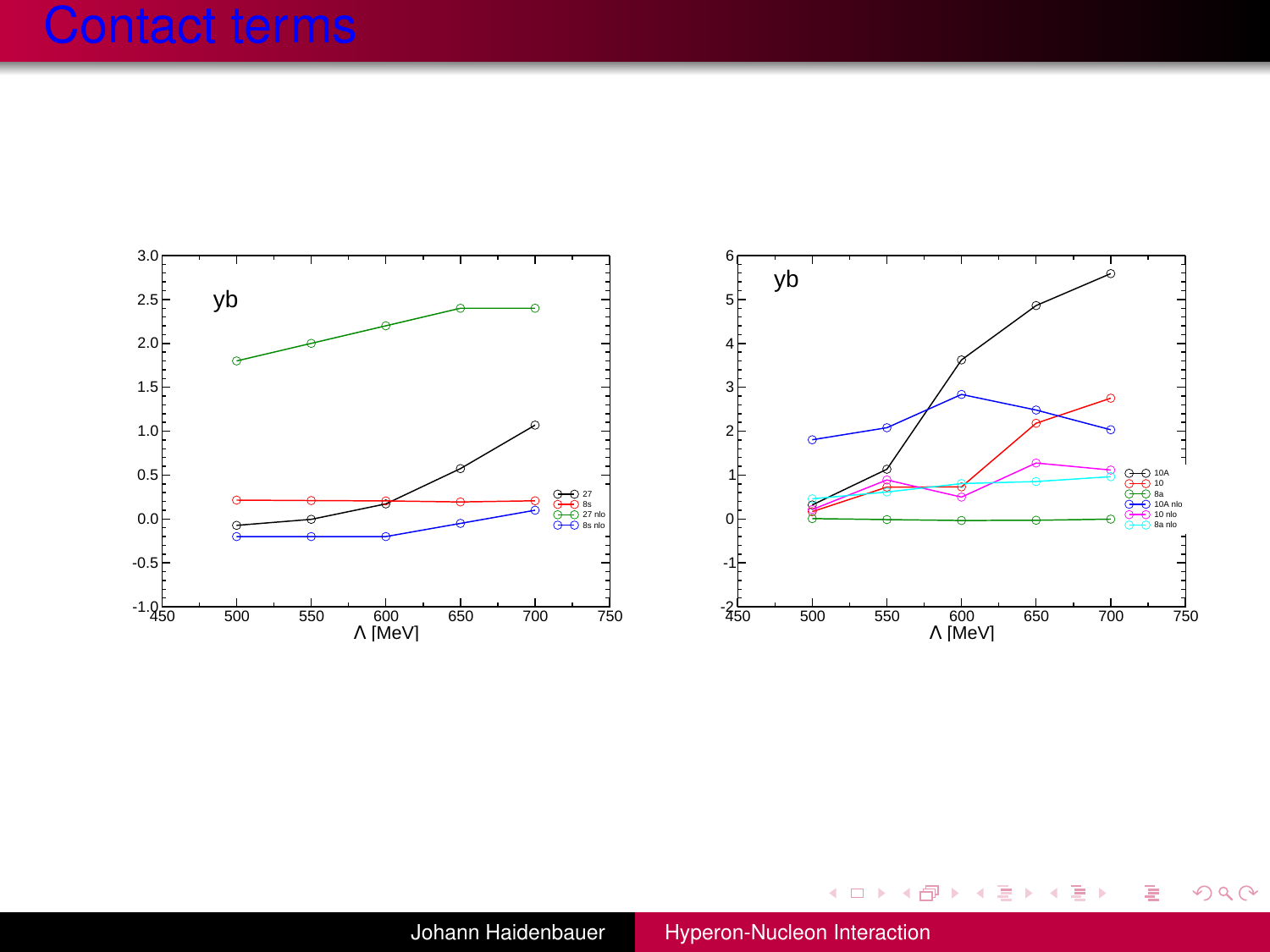## Contact terms in P-waves

- contact terms in P-waves are much less constrained
- at present they are fixed from "bulk" properties:

(1)  $\sigma_{\Lambda p} \approx 10 \text{ mb }$  at  $p_{lab} \approx 700 - 900 \text{ MeV/c}$ (2) *d*σ/*d*ΩΣ−*p*→Λ*<sup>n</sup>* at *plab* ≈ 135 − 160 MeV/c

#### Other (further) options:

- use SU(3) and fix at least some LECs from *NN*
- consider matter properties:

use spin-orbit splitting of the Λ single particle levels in nuclei

Consider the Scheerbaum factor *S*<sub>Δ</sub> calculated in nuclear matter to relate the strength of the Λ-nucleus spin-orbit potential to the two body Λ*N* interaction (R.R. Scheerbaum, NPA 257 (1976) 77)

KOD KAP KED KED E YORA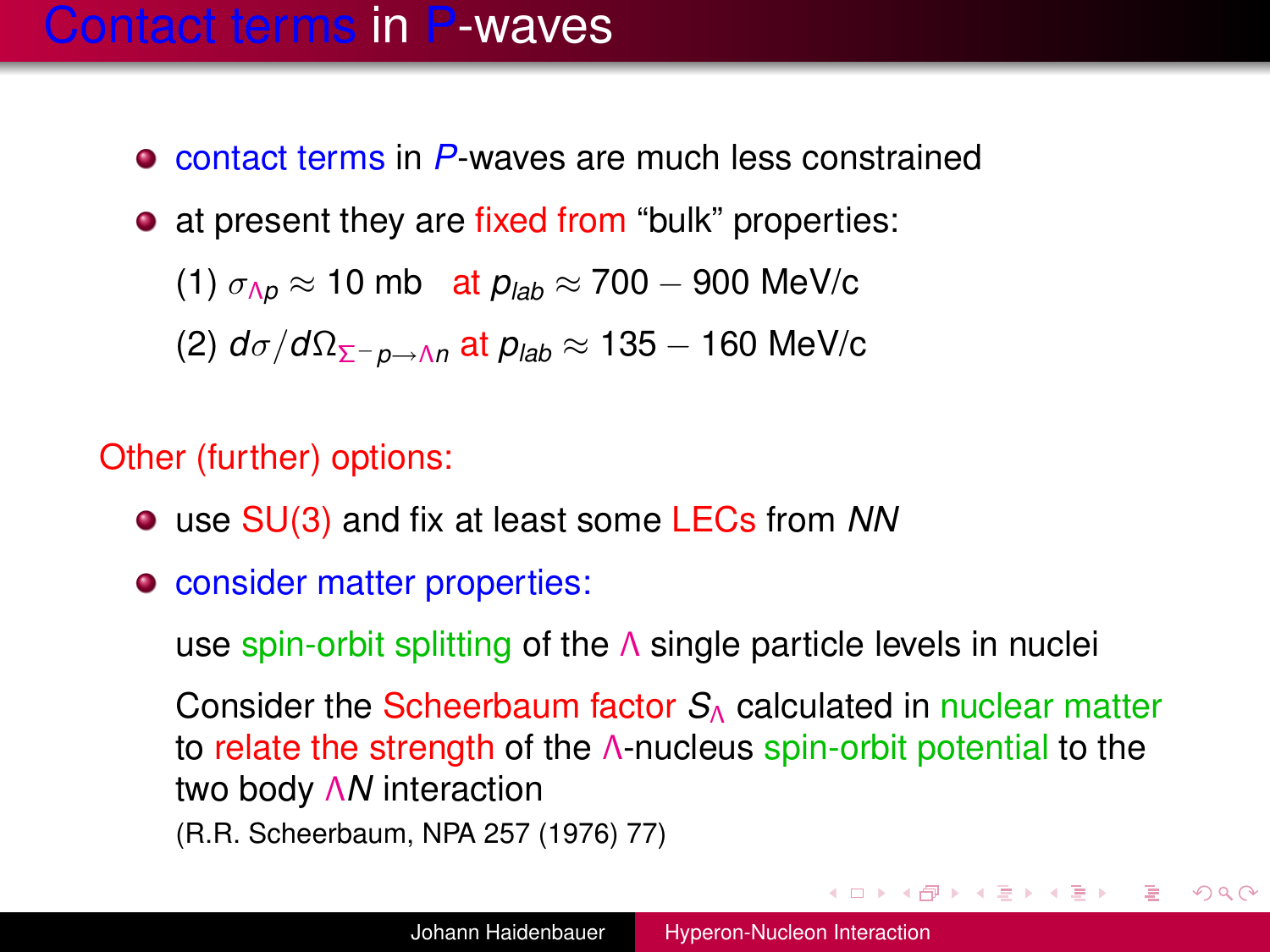

メロトメ 御 トメ 君 トメ 君 トー

÷,

 $299$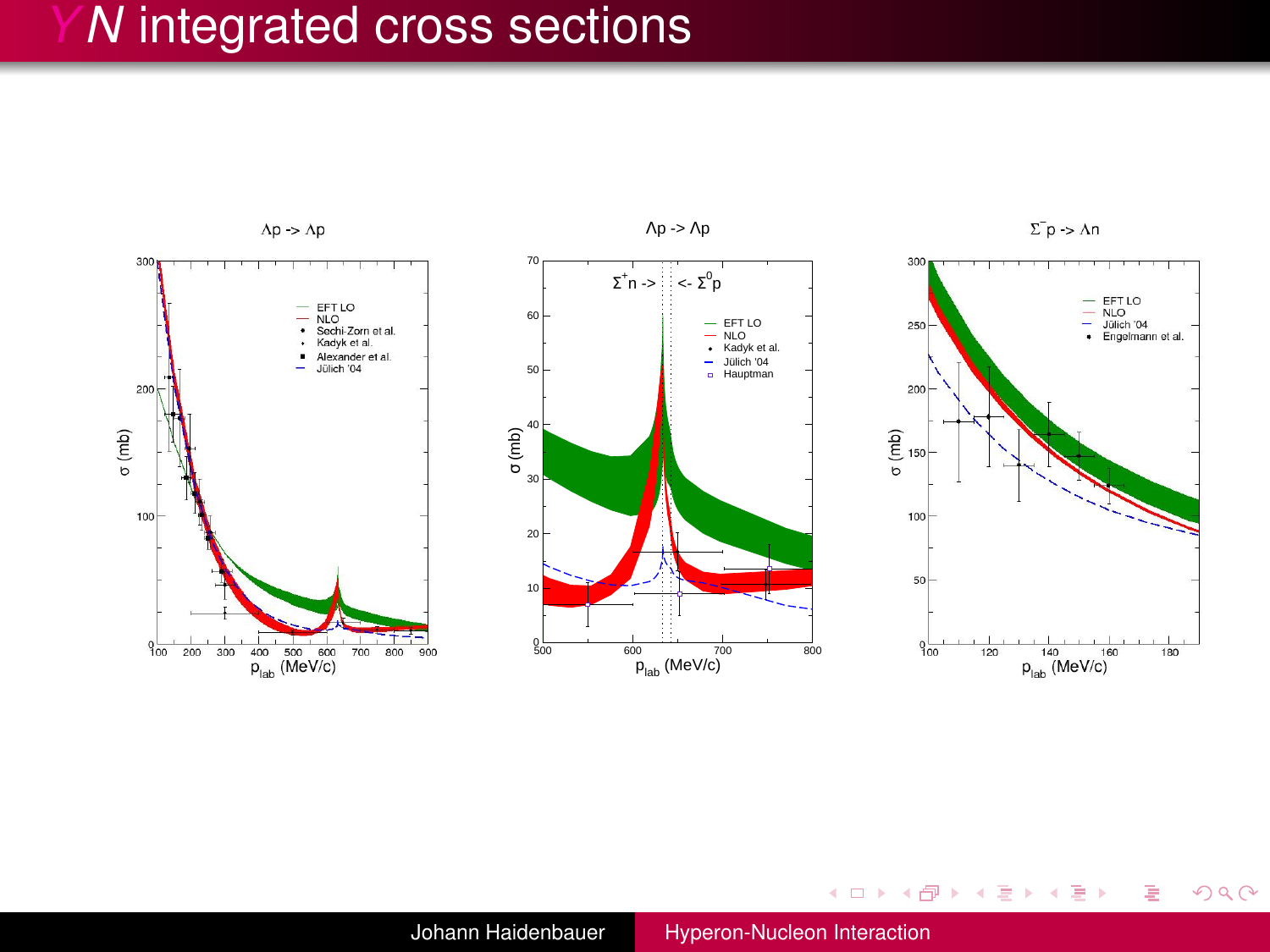

メロメメ 御 メメ ミメメ ヨメー

÷,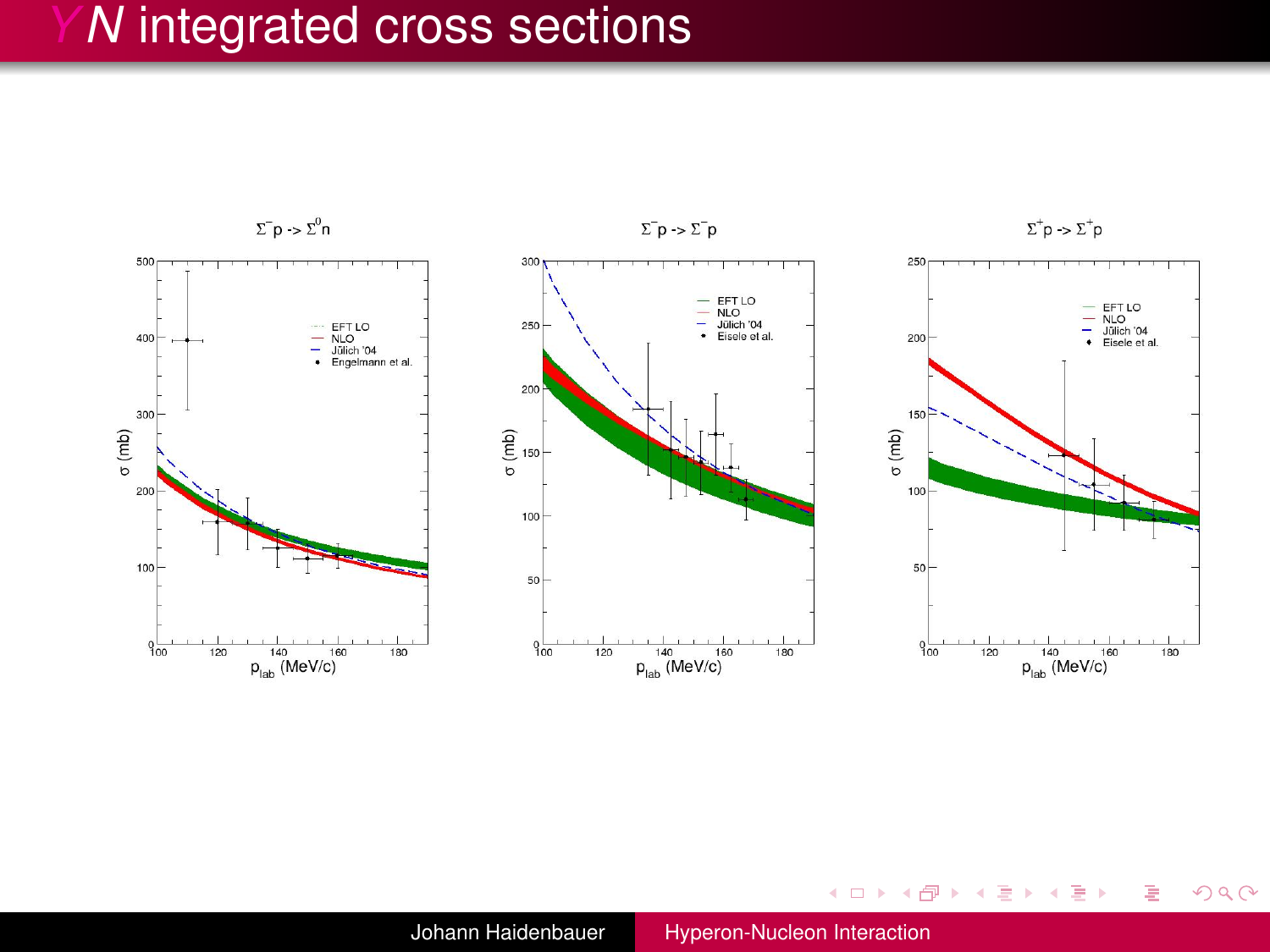

Johann Haidenbauer [Hyperon-Nucleon Interaction](#page-0-0)

メロメメ 御きメ 電子 メモメー

÷.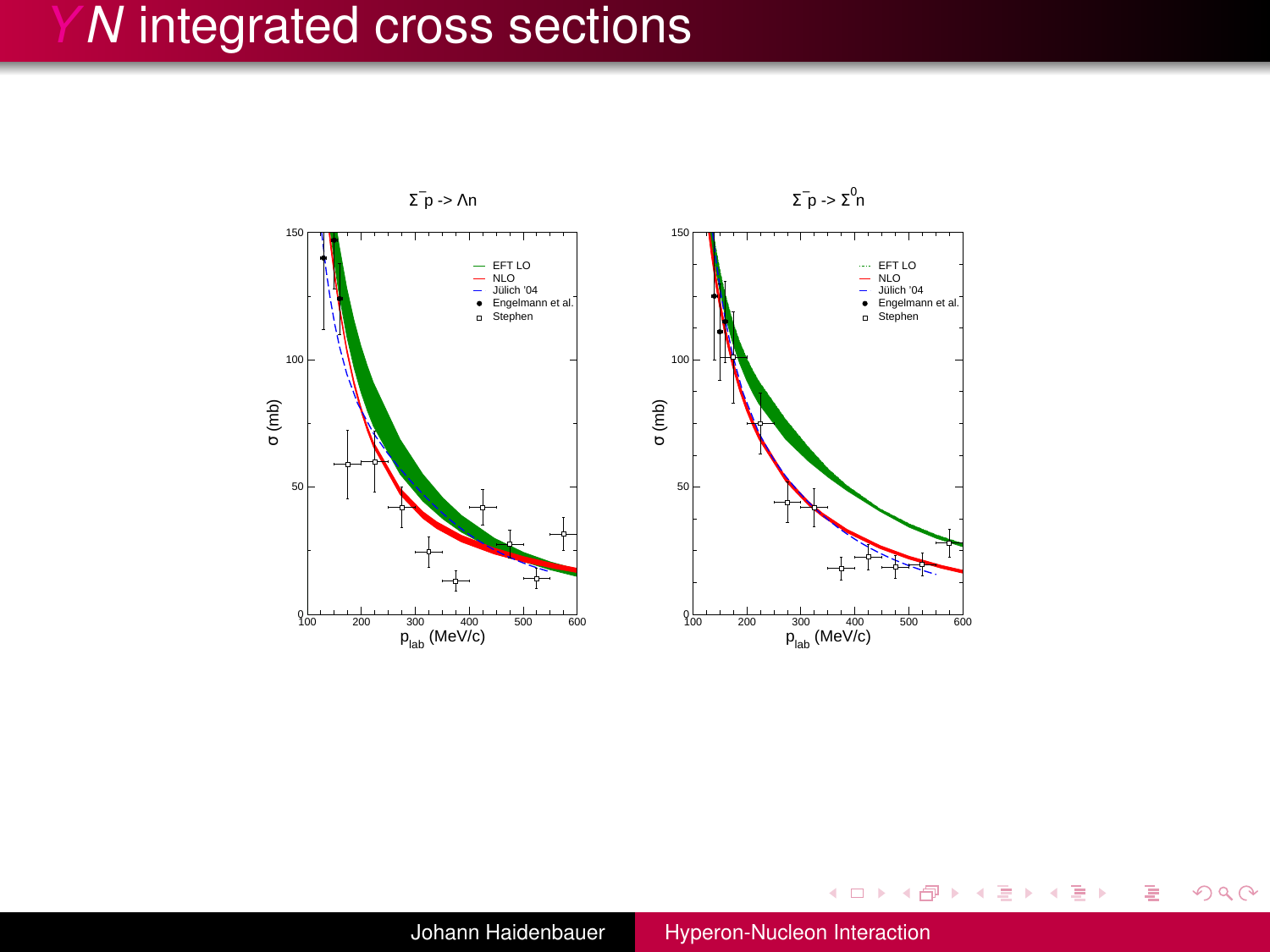

Johann Haidenbauer [Hyperon-Nucleon Interaction](#page-0-0)

イロト 不優 トメ 君 トメ 君 トー

唐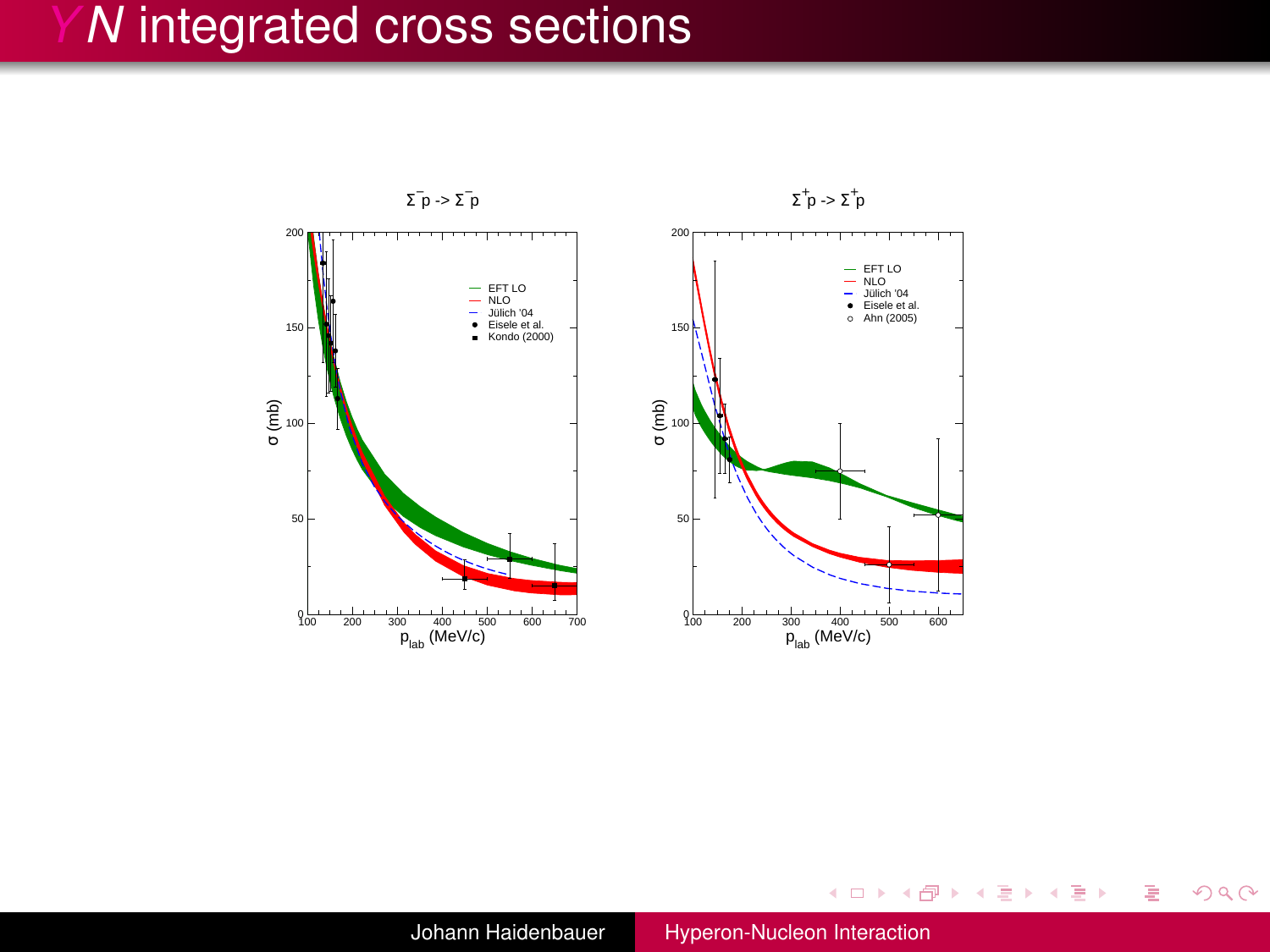## *N* differential cross sections



メモドメモドー

 $\leftarrow$   $\Box$   $\rightarrow$  $\triangleleft$   $\oplus$  $\mathbf{p}_i$  ÷,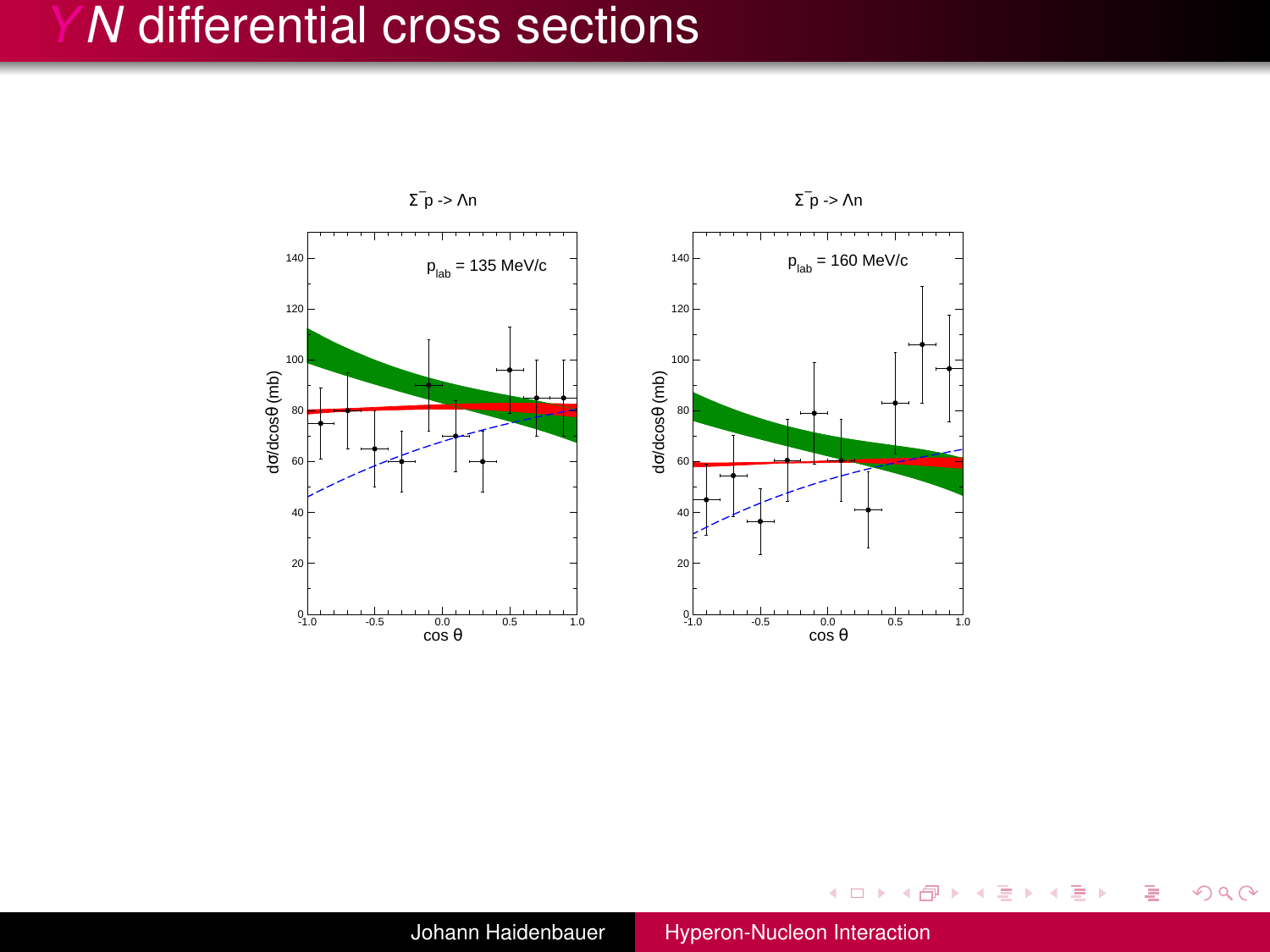## *N* differential cross sections



メモドメモドー

 $\mathbf{p}_i$ 

÷,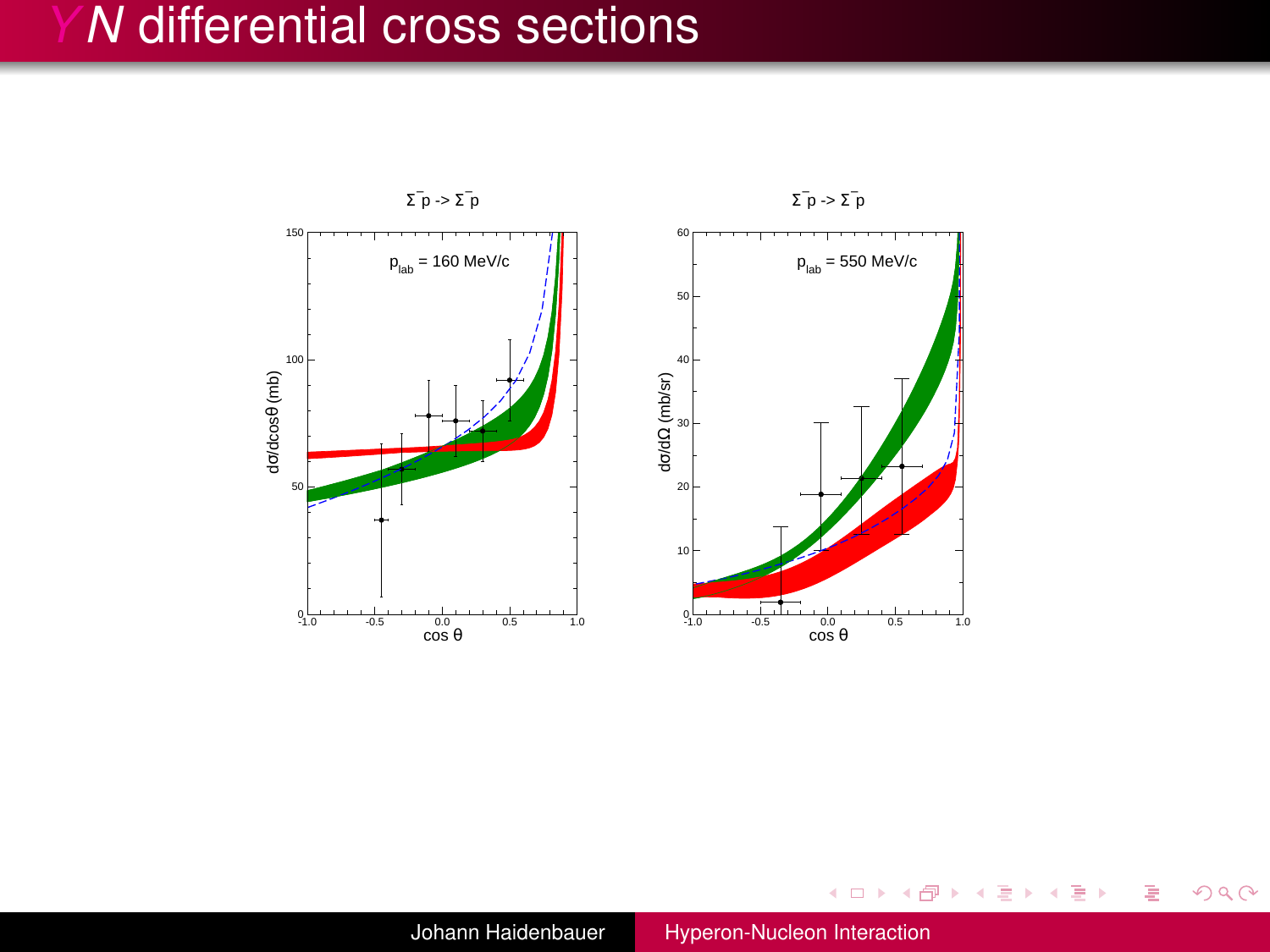## *N* differential cross sections



 $\mathbf{p}$ 

医电影 化重新分

÷.

 $2Q$ 

Johann Haidenbauer [Hyperon-Nucleon Interaction](#page-0-0)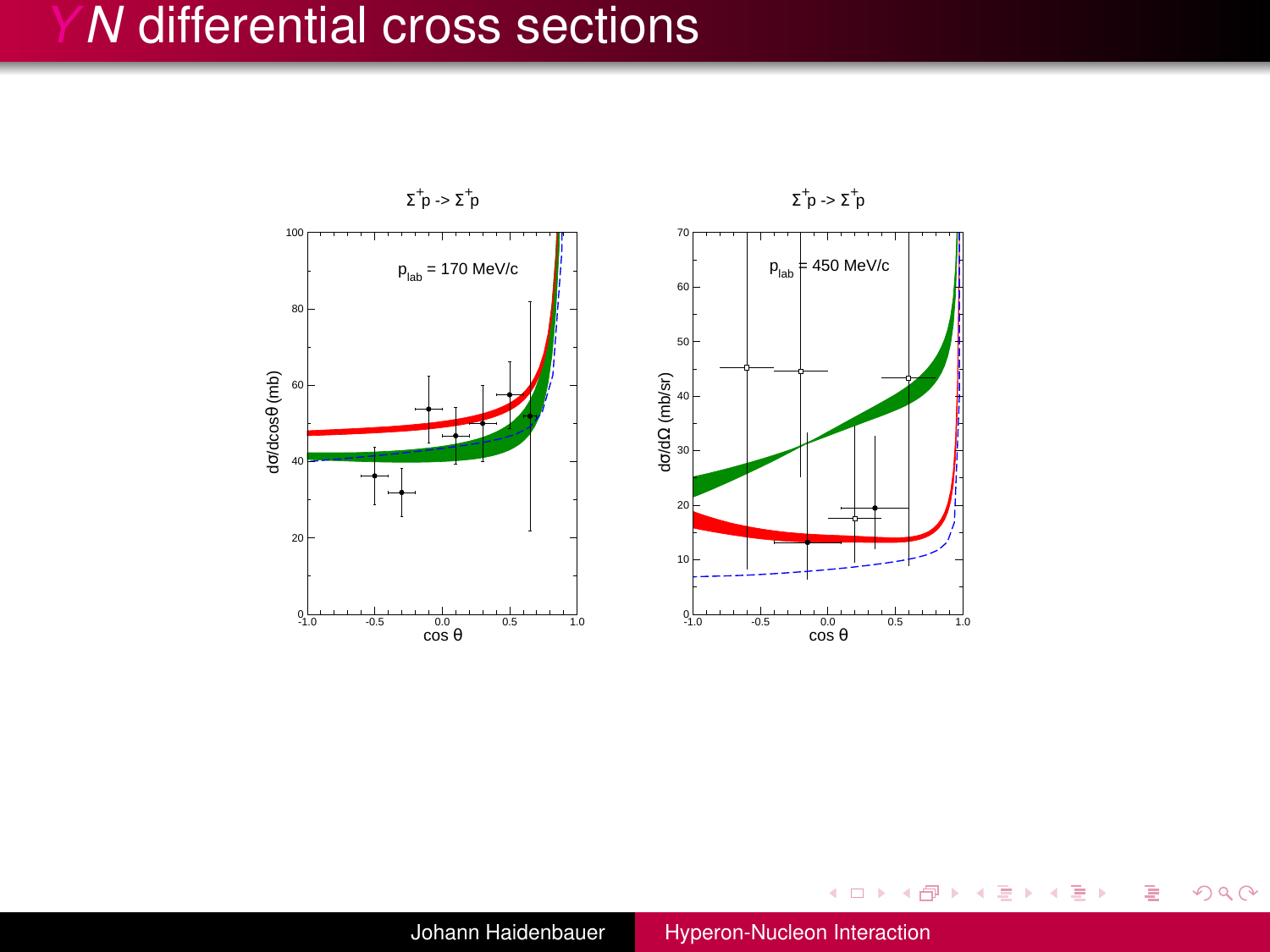|                                 | EFT LO             | <b>EFT NLO</b>       | Jülich '04   | NSC97f  | experiment*          |
|---------------------------------|--------------------|----------------------|--------------|---------|----------------------|
| A [MeV]                         | 550700             | $500 \cdots 700$     |              |         |                      |
| $a_s^{\Lambda p}$               | $-1.90 -1.91$      | $-2.88 -2.89$        | $-2.56$      | $-2.51$ | $-1.8^{+2.3}_{-4.2}$ |
| $a_t^{\Lambda p}$               | $-1.22 -1.23$      | $-1.59 -1.61$        | $-1.66$      | $-1.75$ | $-1.6^{+1.1}_{-0.8}$ |
| $a_{\rm s}^{\Sigma^+ p}$        | $-2.24 -2.36$      | $-3.90 -3.83$        | $-4.71$      | $-4.35$ |                      |
| $a_{t}^{\sum^{+}}$ <sup>p</sup> | $0.70 \cdots 0.60$ | $0.51 \cdots 0.47$   | 0.29         | $-0.25$ |                      |
| $\chi^2$                        | $\approx 30$       | $18.0 \cdots 24.0$   | $\approx$ 25 | 16.7    |                      |
| $({}^{3}_{\Lambda}H) E_B$       | $-2.34 -2.36$      | $-2.31 \cdots -2.34$ | $-2.27$      | $-2.30$ | $-2.354(50)$         |

<sup>∗</sup> A. Gasparyan et al., PRC 69 (2004) 034006 ⇒ extract from final-state interaction:

*pp* → *K* <sup>+</sup>Λ*p* (COSY, Jülich)

 $γd$  →  $K<sup>+</sup>Λn$  (SPring-8)

イロト イ押 トイヨ トイヨ トー

э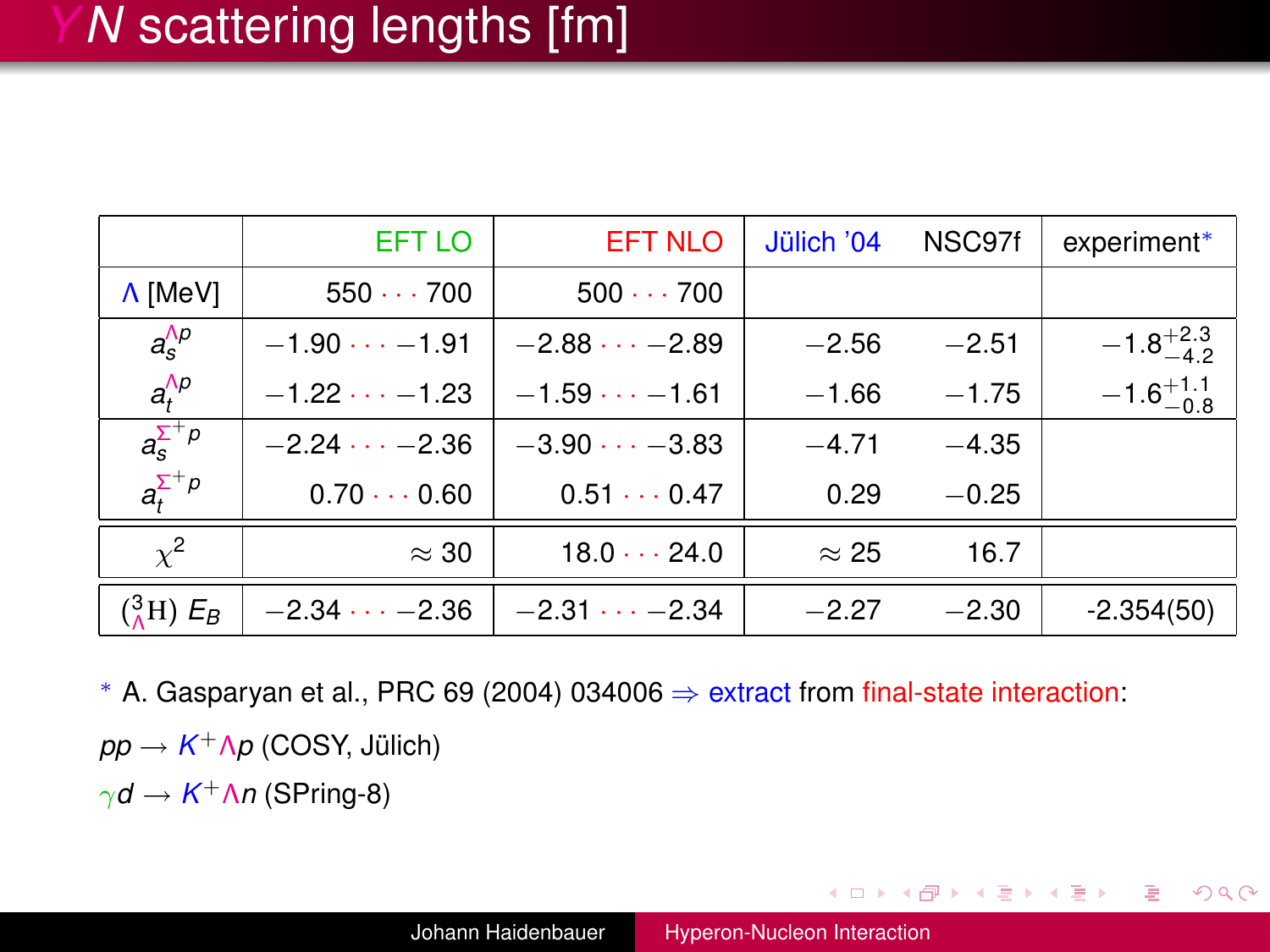# *p* phase shifts



Johann Haidenbauer [Hyperon-Nucleon Interaction](#page-0-0)

イロトメ 御 トメ 君 トメ 君 トー 君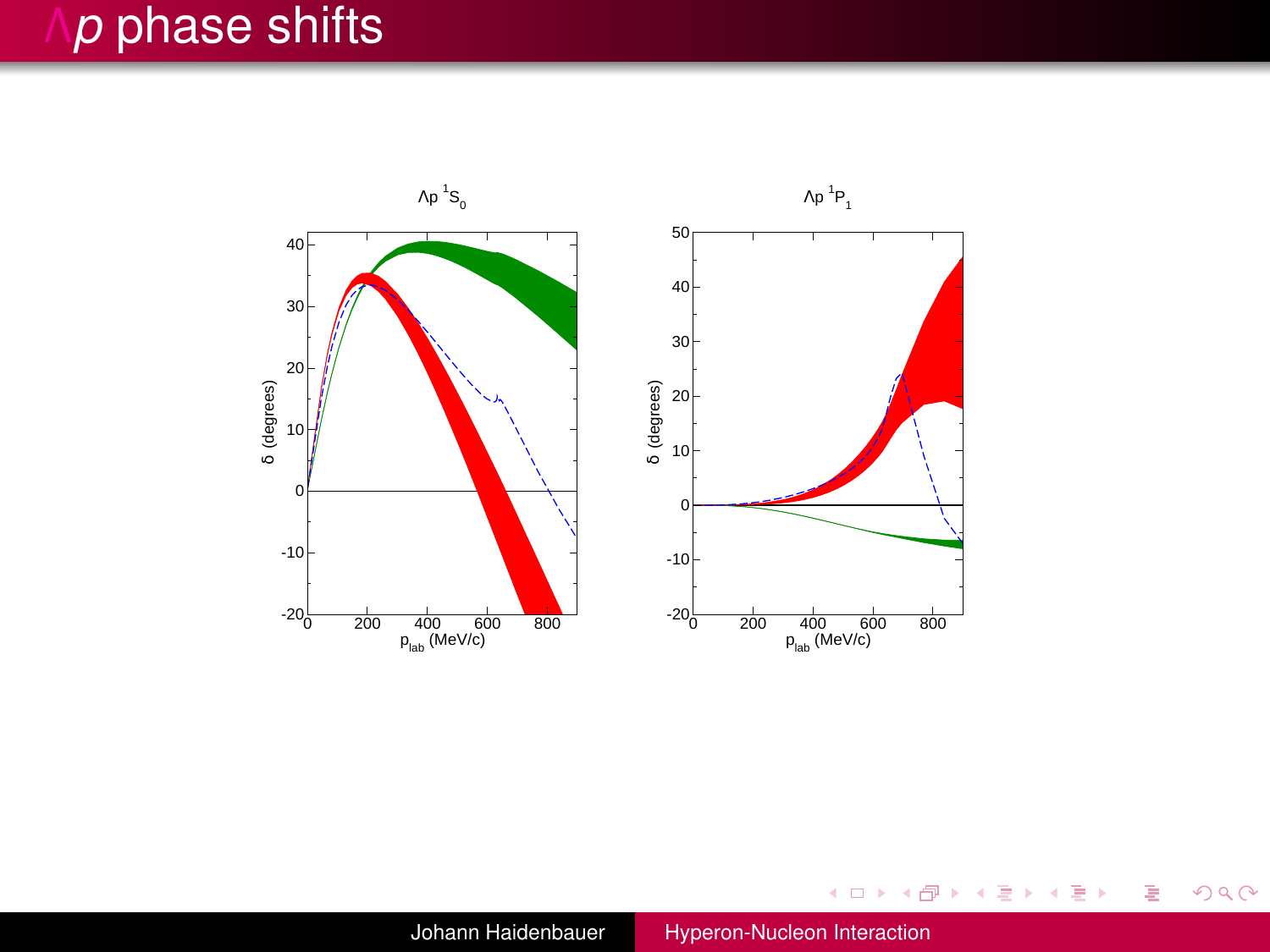# *p* phase shifts



メロトメ 御 トメ 君 トメ 君 トー

重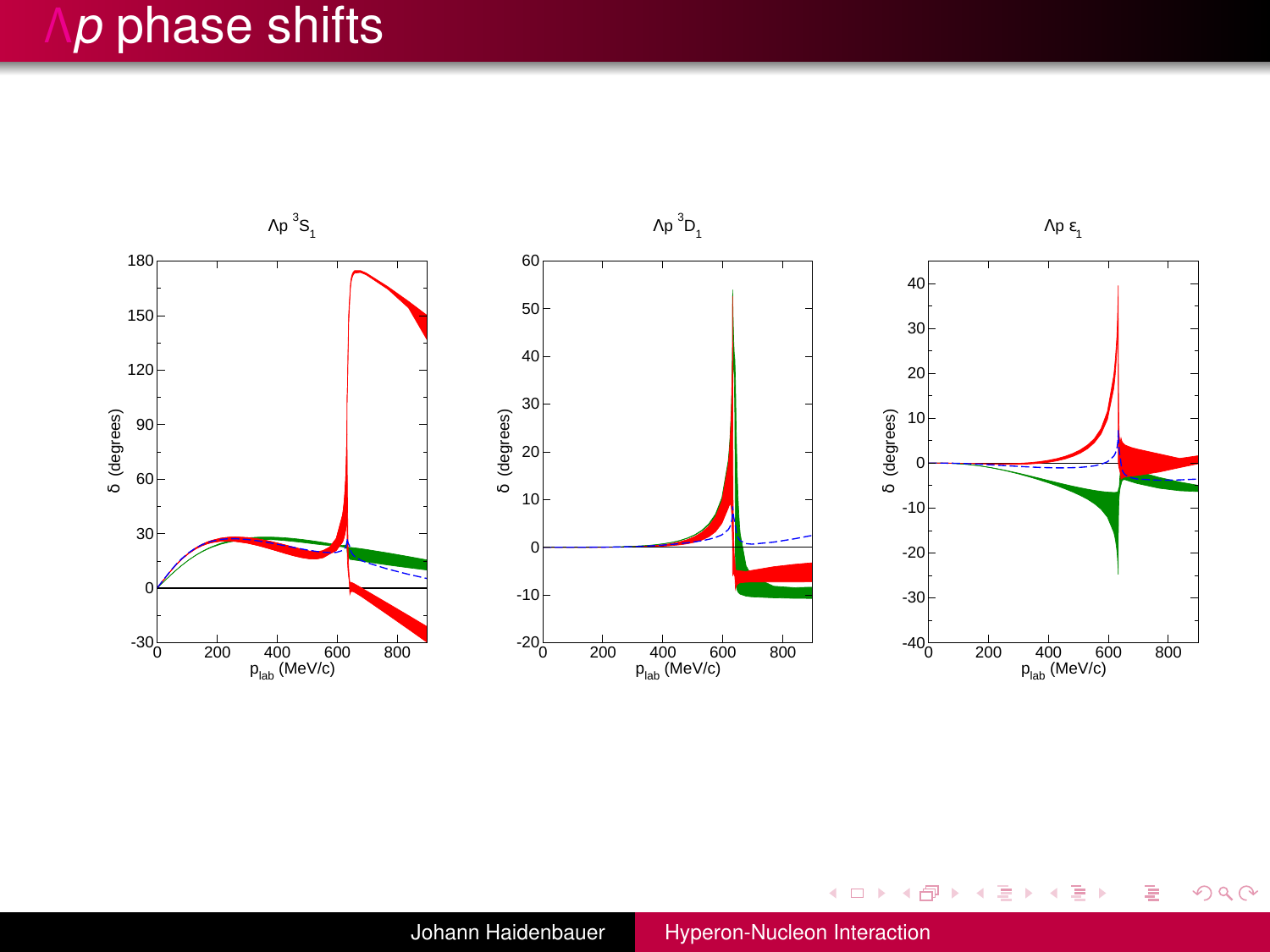# Λ*p* phase shifts



 $2Q$ 

重

メロトメ 御 トメ 君 トメ 君 トー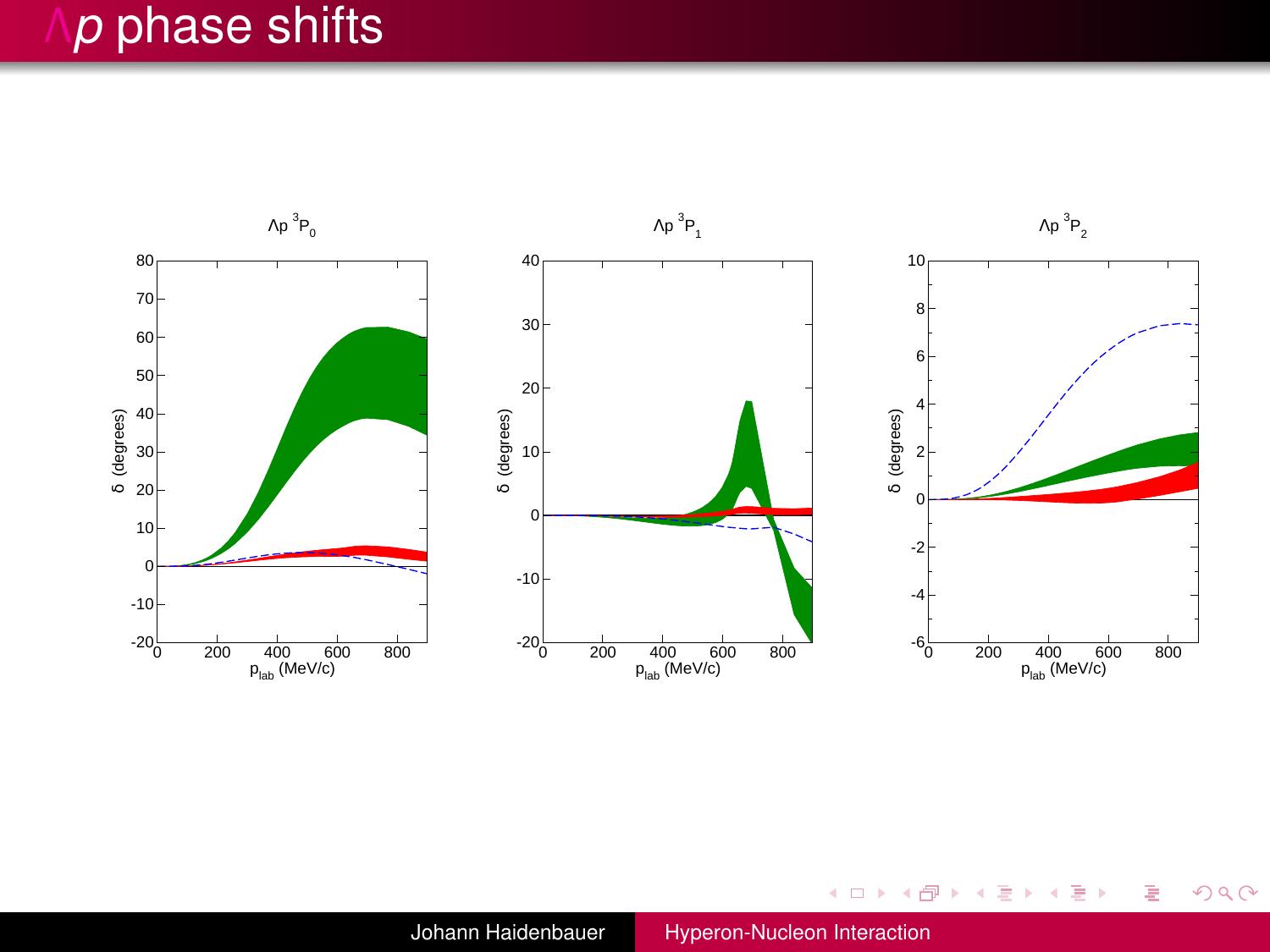

Σ*N* with maximal isospin (Σ <sup>+</sup>*p*, Σ <sup>−</sup>*n*)

- no coupling to the Λ*N* system
- $\bullet$  <sup>1</sup>S<sub>0</sub>: test for *SU*(3) symmetry  $\to V_{np} \equiv V_{\Sigma^-p}$

**•** <sup>3</sup>*S*<sub>1</sub> − <sup>3</sup>*D*<sub>1</sub>: properties closely linked with the Σ properties in nuclear matter (attractive or repulsive)

• advantageous for lattice simulations  $\rightarrow$  S.R. Beane et al. [NPLQCD], arXiv:1204.3606 [hep-lat]

←ロ ▶ ( 何 ) → ( ヨ ) → ( ヨ ) →

э

 $QQQ$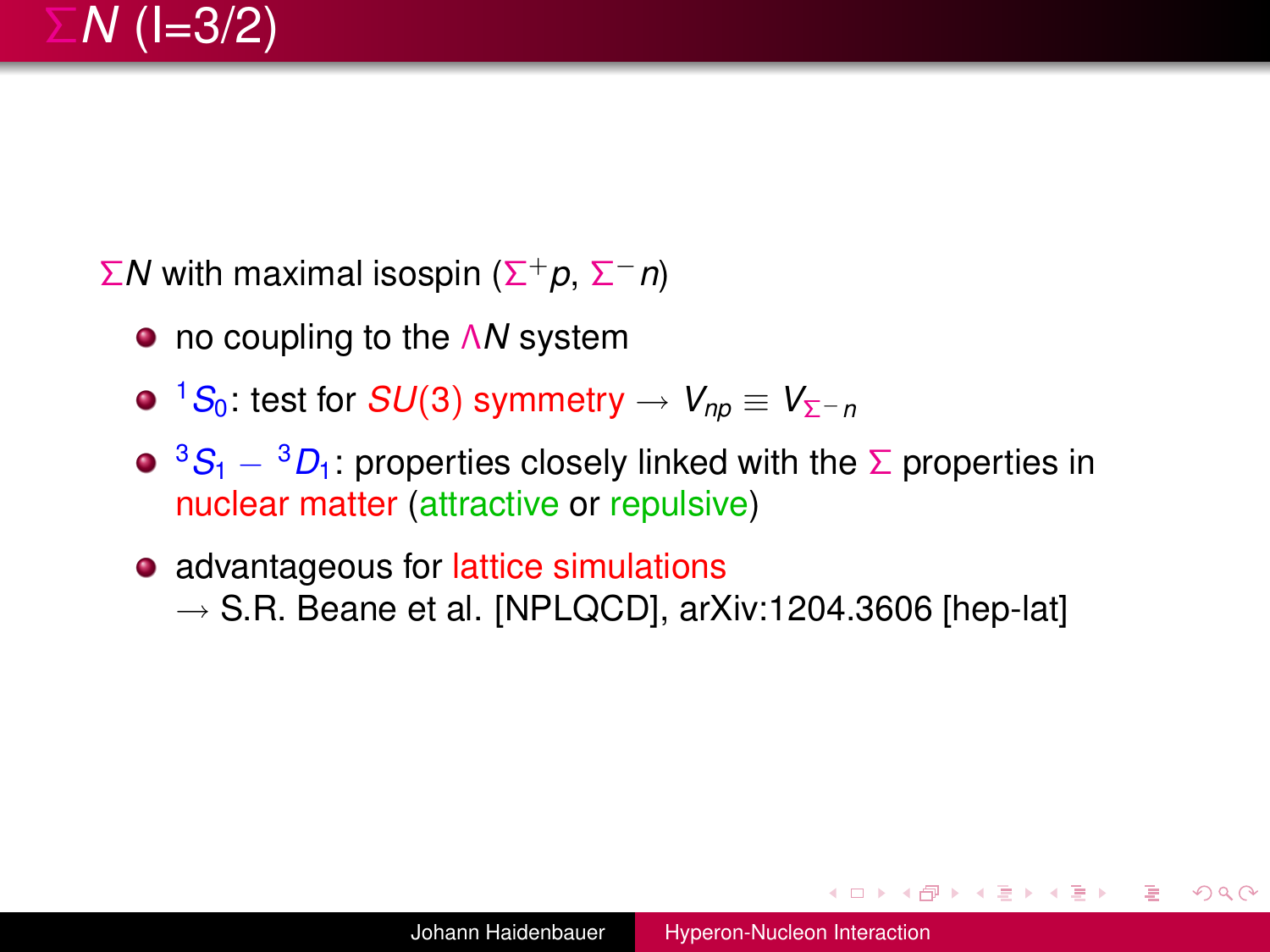

 $1S<sub>0</sub>$ 

- **e** description of *pp* phase shifts and  $\sigma_{\Sigma^+p}$  with LEC's that fulfill *SU*(3) symmetry is not possible
- $\bullet$  LEC's that are fitted to the *pp* <sup>1</sup> $S_0$  phase shift produce a bound state in Σ <sup>+</sup>*p*

 $\rightarrow \sigma_1$ <sub>S</sub><sup>2</sup>  $\approx 4 \times \sigma_{\Sigma^+p}$ 

simultaneous fit is possible if we assume that there is *SU*(3) breaking in the LO contact term only.

 ${}^{3}S_{1} - {}^{3}D_{1}$ 

- A description of all *YN* data is possible with an attractive as well as a repulsive  ${}^3S_1 - {}^3D_1$  interaction
- However, the  $\chi^2$  is found to be slightly larger for a repulsive <sup>3</sup>*S*<sup>1</sup> <sup>−</sup> <sup>3</sup>*D*<sup>1</sup> interaction

イロン イ押ン イヨン イヨン 一重

 $QQQ$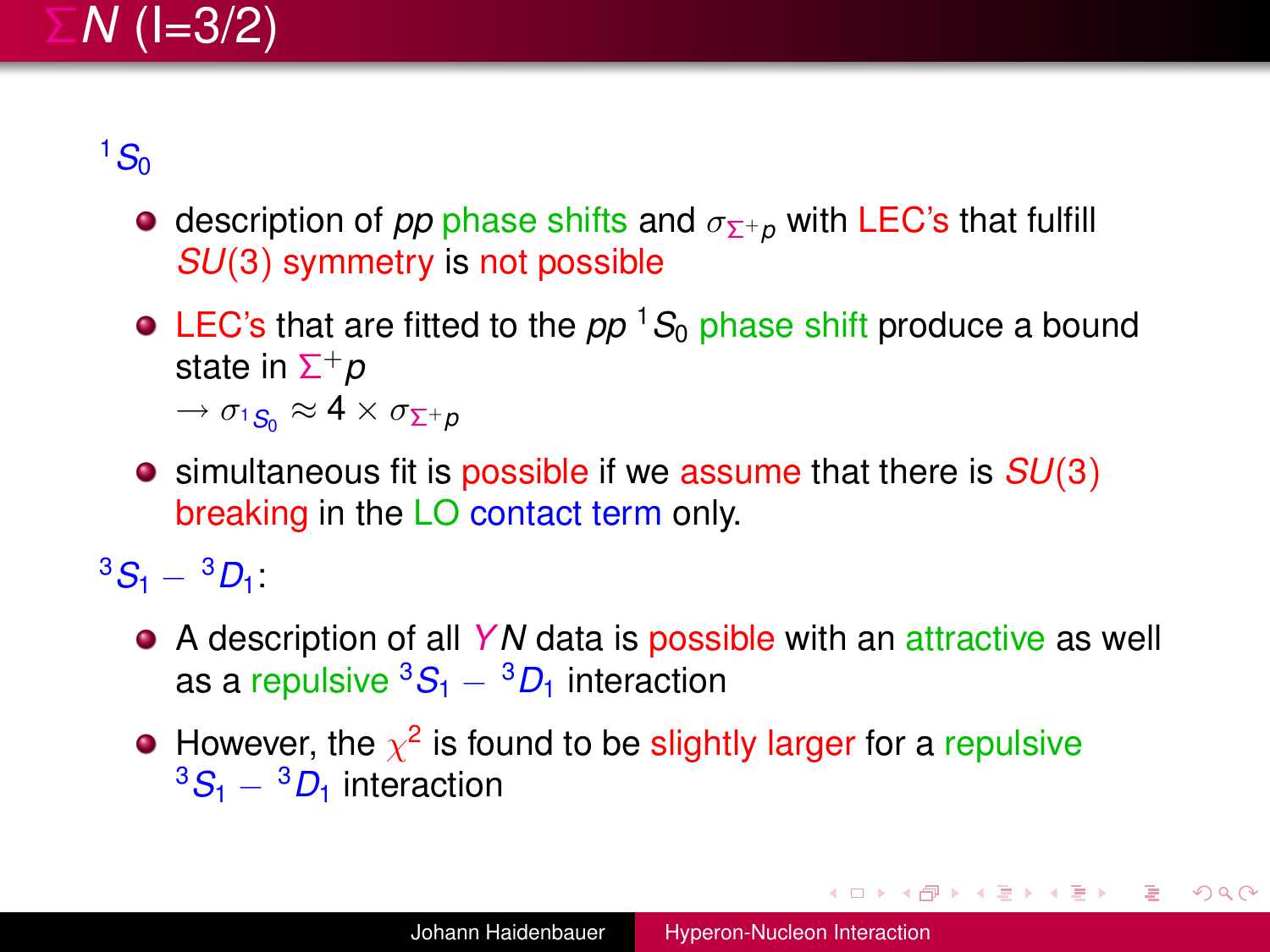# Σ*N* (I=3/2) phase shifts



メロメメ 御きメ 電子 メモメー

÷.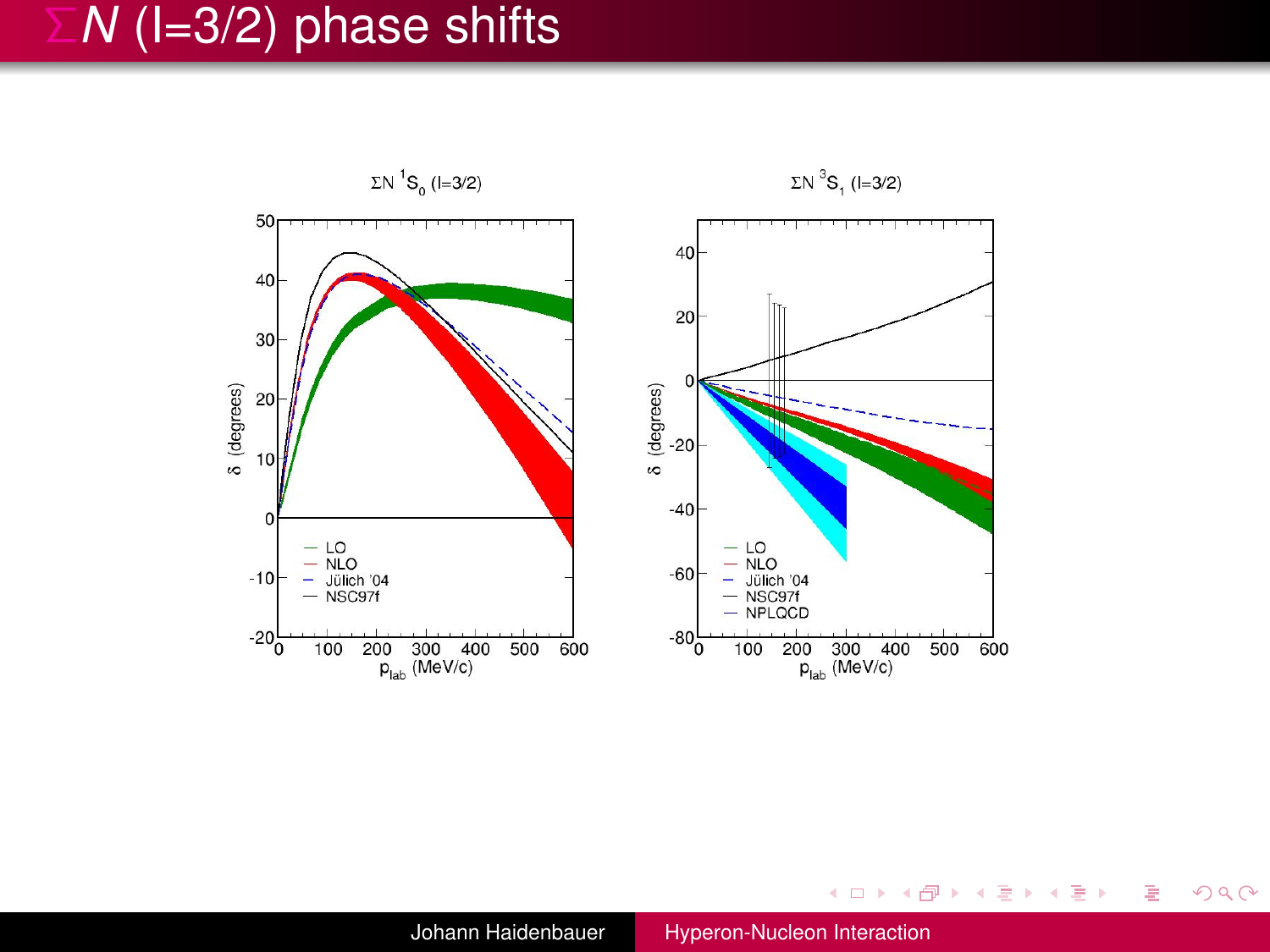# Nuclear matter properties

conventional first-order Brueckner calculation:

Partial wave contributions to  $-U_0(\rho_0=0)$  (in MeV) at  $k_F = 1.35$  fm<sup>-1</sup>

|                | $^{1}S_{0}$ | $3S_1 + 3D_1$ |        | $^{3}P_{0}$ $^{1}P_{1}$ + $^{3}P_{1}$ $^{3}P_{2}$ + $^{3}F_{2}$ |        | Total |
|----------------|-------------|---------------|--------|-----------------------------------------------------------------|--------|-------|
| <b>EFT LO</b>  | 12.0        | 25.5          | 1.7    | $-3.3$                                                          | 0.4    | 36.5  |
| <b>EFT NLO</b> | 12.5        | 12.4          | 0.2    | $-0.7$                                                          | $-0.2$ | 24.4  |
| Jülich '04     | 9.9         | 35.0          | 0.7    | 0.2                                                             | 3.3    | 49.7  |
| Jülich '94     | 3.6         | 27.2          | $-0.6$ | $-2.0$                                                          | 0.8    | 29.8  |
| NSC97f         | 14.4        | 22.9          | $-0.5$ | $-6.4$                                                          | 0.7    | 31.1  |

"Empirical" value for the  $\Lambda$  binding energy in nuclear matter:  $\approx$  30 MeV K 何 ▶ K ヨ ▶ K ヨ ▶ ...

÷,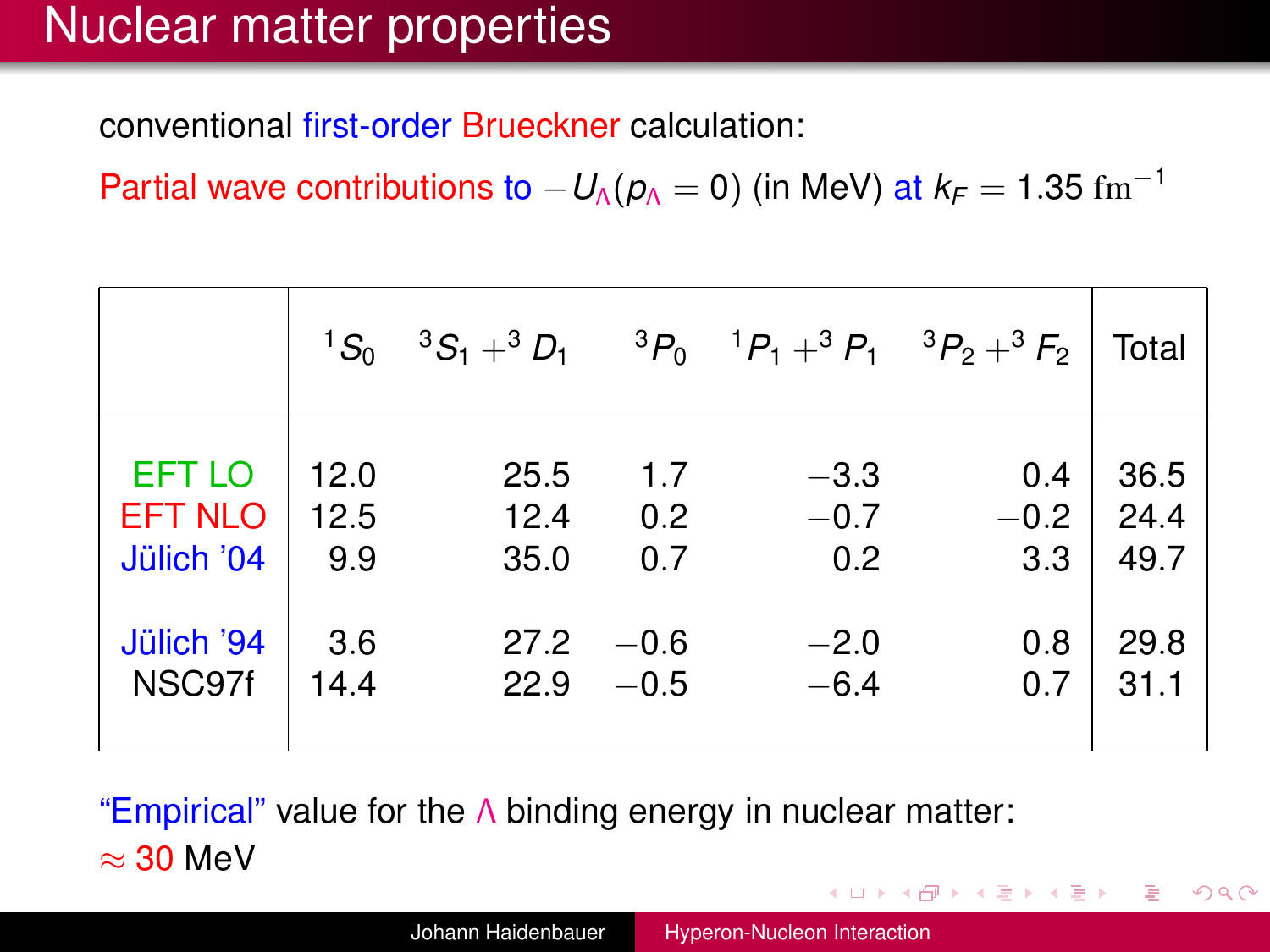|                   | EFT LO               | <b>EFT NLO</b>      | Jülich '04 | Jülich '94 | NSC97f |
|-------------------|----------------------|---------------------|------------|------------|--------|
| A [MeV]           | 550700               | $500 \cdots 700$    |            |            |        |
| $-U_{\Lambda}(0)$ | $38.0 \cdots 34.4$   | $33.1 \cdots 24.4$  | 49.7       | 29.8       | 31.1   |
| $-U_{\Sigma}(0)$  | $-28.0 \cdots -11.1$ | $-16.2 \cdots -7.4$ | 22.2       | 71.45      | 16.1   |

メロメメ 御 メメ ミメメ ヨメー

重